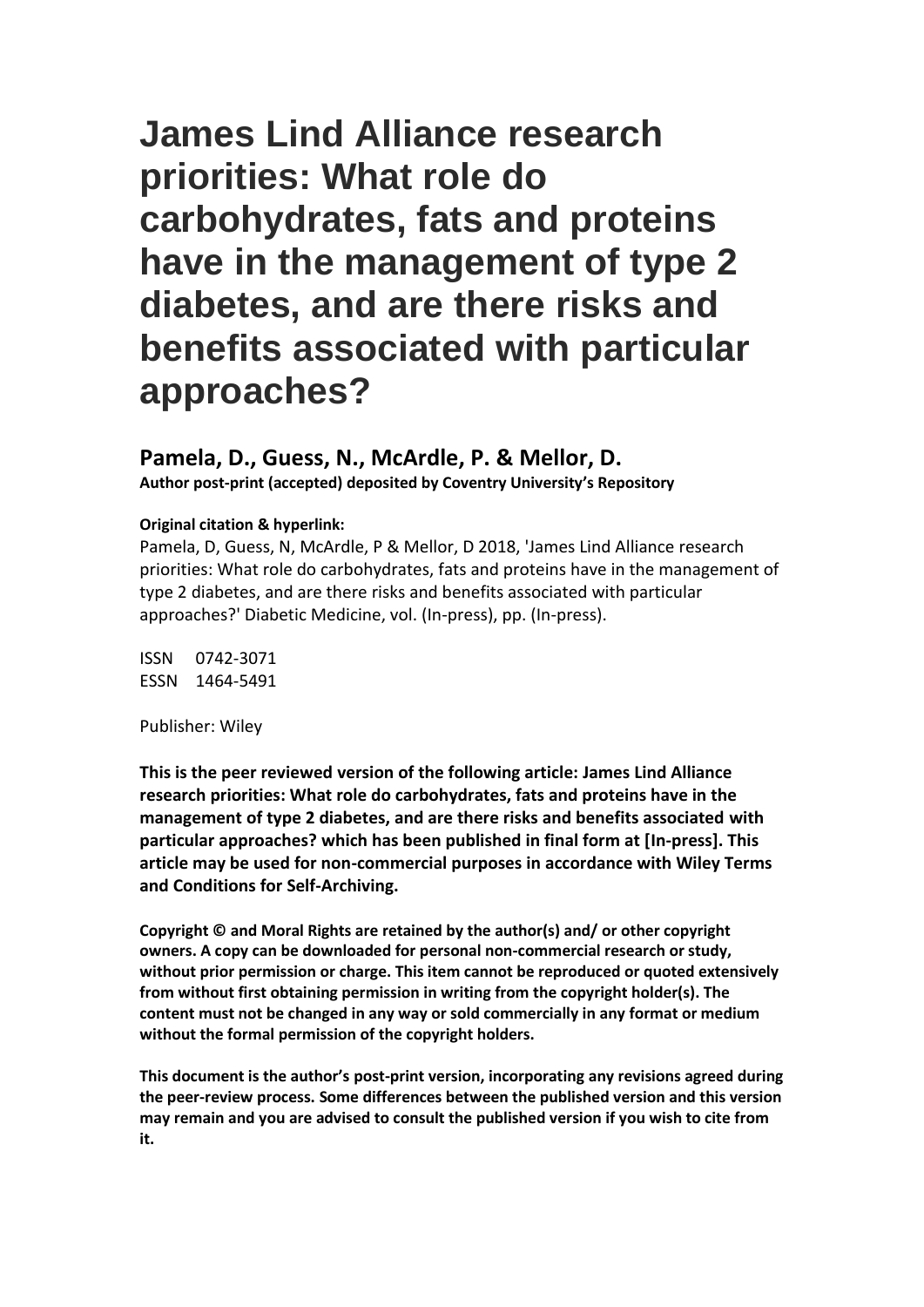## DR PAMELA DYSON (Orcid ID : 0000 -0001 -5391 -6301)

MR PAUL MCARDLE (Orcid ID : 0000 -0003 -1096 -5546)

Article type : Invited Review

Title: Diabetic Medicine Created by: Maria Davie Email proofs to: pamela.dyson@ocdem.ox.ac.uk Article no.: DME -2018 -00427 Article type: Review Article Short title/*Authors running head*: Carbohydrate, fat and protein in Type 2 diabetes management *P. Dyson et al.*

# **Review Article**

Article<br> **Accepted Article**<br> **Article**<br> **Article**<br> **Article**<br> **Article**<br> **Article**<br> **Article**<br> **Article**<br> **Article**<br> **Article**<br> **Article**<br> **Article**<br> **Article James Lind Alliance research priorities: what role do carbohydrates, fats and proteins have in the management of Type 2 diabetes, and are there risks and benefits associated with particular approaches?**

P. Dyson, P. McArdle<sup>2</sup>, D. Mellor<sup>3</sup> and N.Guess<sup>4</sup>

 $1$ OCDEM, University of Oxford, Churchill Hospital, Oxford,  $2$ Birmingham Community Nutrition, Birmingham, <sup>3</sup>Senior Lecturer in Human Nutrition, School of Life Sciences, Coventry University, Coventry, <sup>4</sup>Lecturer, Kings College London, London, UK

This article has been accepted for publication and undergone full peer review but has not been through the copyediting, typesetting, pagination and proofreading process, which may lead to differences between this version and the Version of Record. Please cite this article as doi: 10.1111/dme.13826 This article is protected by copyright. All rights reserved.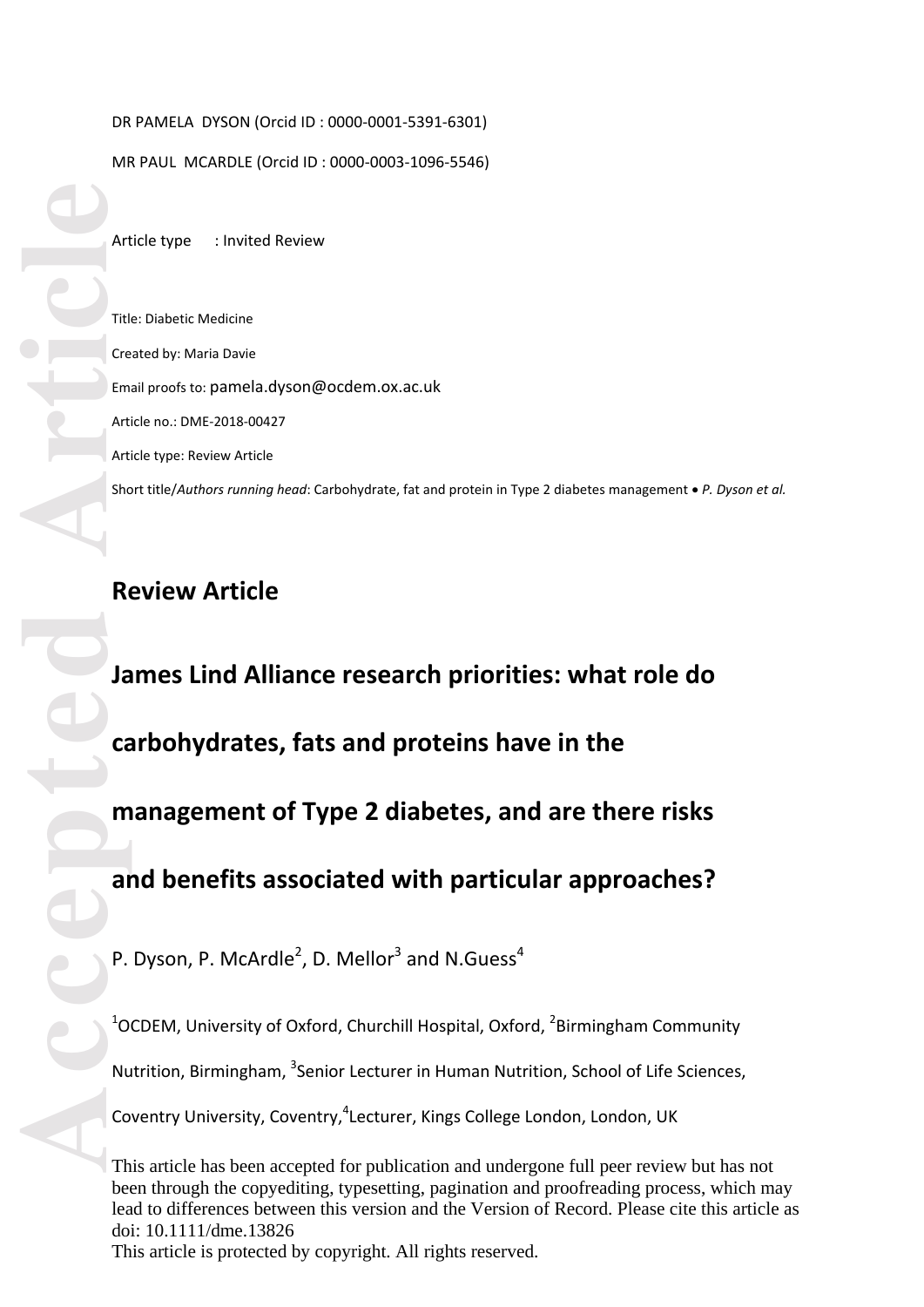*Correspondence to*: Pamela Dyson. E -mail: pamela.dyson@ocdem.ox.ac.uk

## **Abstract**

**Aims** To assess the role played by carbohydrates, fat and proteins in the management of Type 2 diabetes .

**Background** Diabetes research tends to reflect the interests of academics or the pharmaceutical industry, rather than those of people living with Type 2 diabetes. The James Lind Alliance and Diabetes UK addressed this issue by defining the research priorities of people living with Type 2 diabetes. Three of the top 10 research priority questions focused on lifestyle.

**Methods** A narrative review was undertaken with a structured search strategy using three databases. Search terms included the three macronutrients and Type 2 diabetes. No restrictions were placed on macronutrient quantity or length of study follow -up. Outcomes included changes in  $HbA_{1c}$ , body weight, insulin sensitivity and cardiovascular risk.

**Results** There is no strong evidence that there is an optimal ratio of macronutrients for improving glycaemic control or reducing cardiovascular risk. Challenges included defining the independent effect of macronutrient manipulation and identifying the effects of macronutrients, independent of foods and dietary patterns. Extreme intakes of macronutrients may be associated with health risks .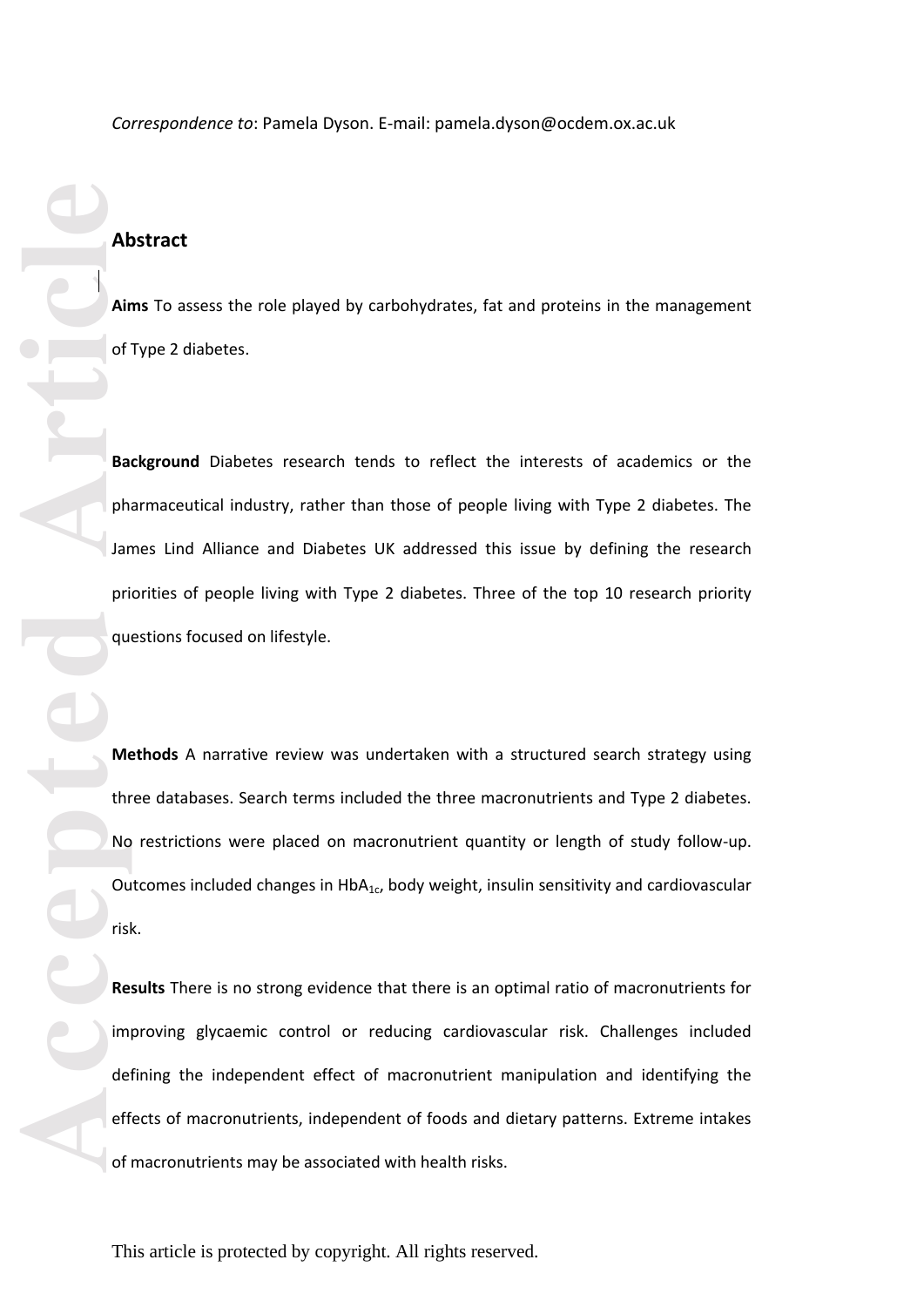**Conclusions** It is challenging to formulate food -based guidelines from studies based on macronutrient manipulation. Structured education should be offered to support individuals in discovering their optimal, individual dietary approach. Recommendations for dietary guidelines should be expressed in terms of foods and not macronutrients .

## **Introduction**

**Accepted Article Article Article Property Article Property Property Property Property Property Property Property Property Property Property Property Property Property Property Property Property Property Property P** Type 2 diabetes has been described as a global epidemic, affecting ~382 million people in 2017 (8.8% of the adult population), and is predicted to rise to 575 million people affected by 2045 [1]. In the UK in 2016, it was estimated that 3.8 million people were living with Type 2 diabetes, effectively doubling the prevalence over the past 20 years [2]. The prevention and management of Type 2 diabetes is complex and encompasses diet, physical activity, medication, weight control, management of diabetes-related complications, including cardiovascular risk reduction, and self -monitoring. There is a clear need for more research in diabetes [3], but often the priorities of people living with a disease are overlooked in favour of those of the pharmaceutical industry or academic researchers [4].

The James Lind Alliance was established to address the inequities in these priorities, and does this by bringing together people with a diagnosed specific condition, carers and health professionals in order to explore the uncertainties relating to that condition and to define research priorities [5]. This process has been conducted in people with Type 1 diabetes [6], and more recently in Type 2 diabetes [7]. The top 10 research priorities identified in Type 2 diabetes included a variety of topics, and lifestyle factors were mentioned specifically in three of the 10 research questions.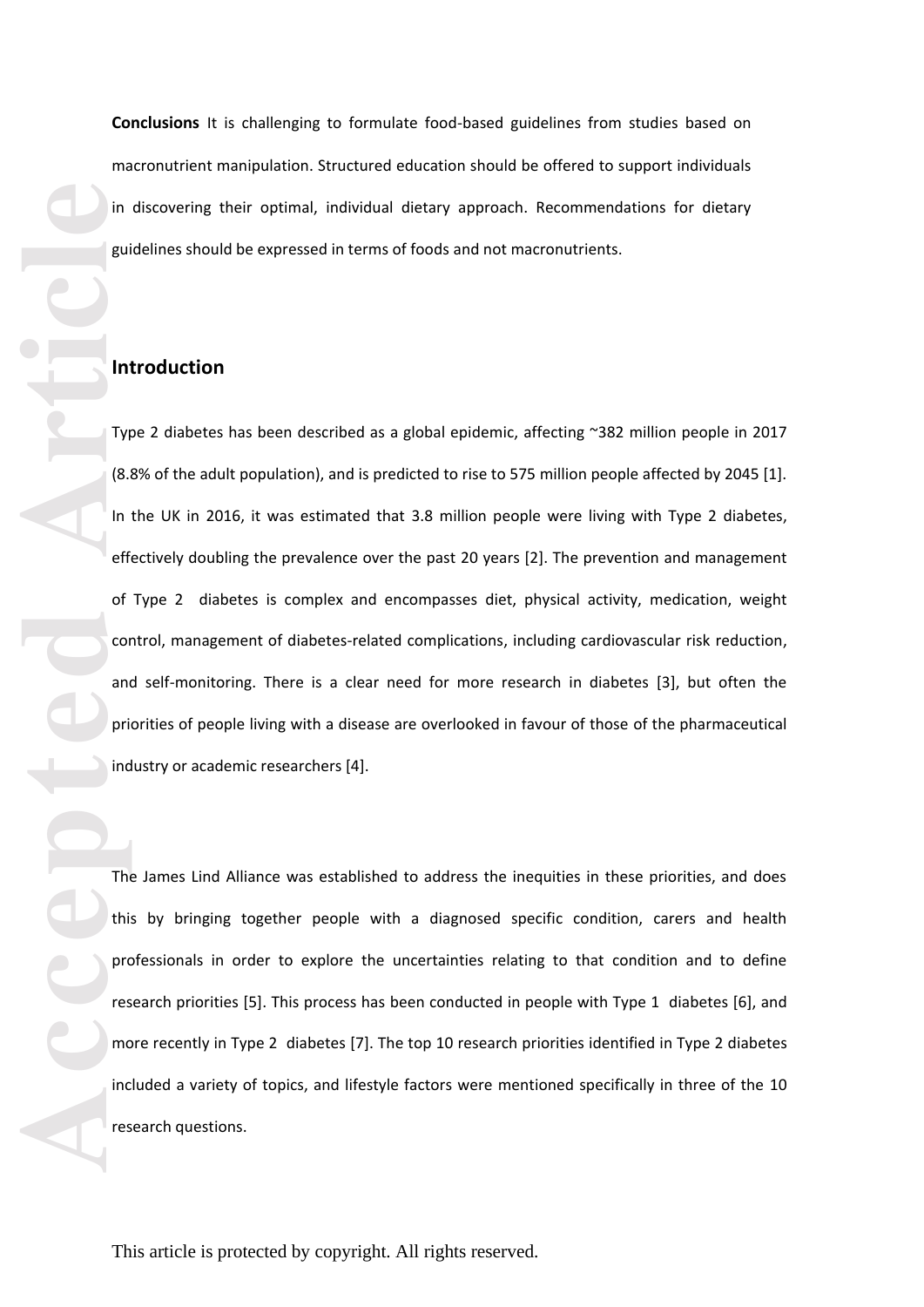die pu<br>
die pu<br>
de<sub>i</sub> we<br>
au' de<sub>i</sub> we<br>
au' de<sub>i</sub> we<br>
au' dei we<br>
TVI Thi<br>
TVI Thi<br>
TVI Thi<br>
Co<br>
chat<br>
add<br>
car<br>
dia me<br>
evi Successful diabetes management requires effective self -management, including dietary manipulation. Globally, diabetes associations have attempted to provide evidence -based dietary guidelines for the management of diabetes [8 –10], including those recently published from Diabetes UK [11]. However, for many people with diabetes, there remains a degree of confusion about the most appropriate diet for optimi zing glycaemic control, for weight management and for cardiovascular disease (CVD) risk reduction. The majority of authorities recommend a balanced or healthy diet for diabetes, yet the media is full of advice about low-carbohydrate, high-fat and high-protein diets. This confusion appeared to be reflected in the top 10 research priorities from the James Lind Alliance , and at number 10 was the question 'What role do carbohydrates, fats and proteins have in the management of Type 2 diabetes, and are there risks and benefits associated with particular approaches?' This review aims to explore and answer this question.

## **Methods**

Conducting meta -analyses and systematic reviews of dietary intervention studies presents many challenges, including heterogeneity in terms of trial design, length of follow -up, type and intensity of intervention, comparator diet, duration of diabetes and use of medication. In addition, there are areas where many systematic reviews have already been published (low carbohydrate diets) and some areas where there is little research in people with Type 2 diabetes (high-fat and high-protein diets). For these reasons, a formal systematic review with meta -analysis was not conducted for this article, and a narrative review using available evidence from published reviews and individual studies was undertaken.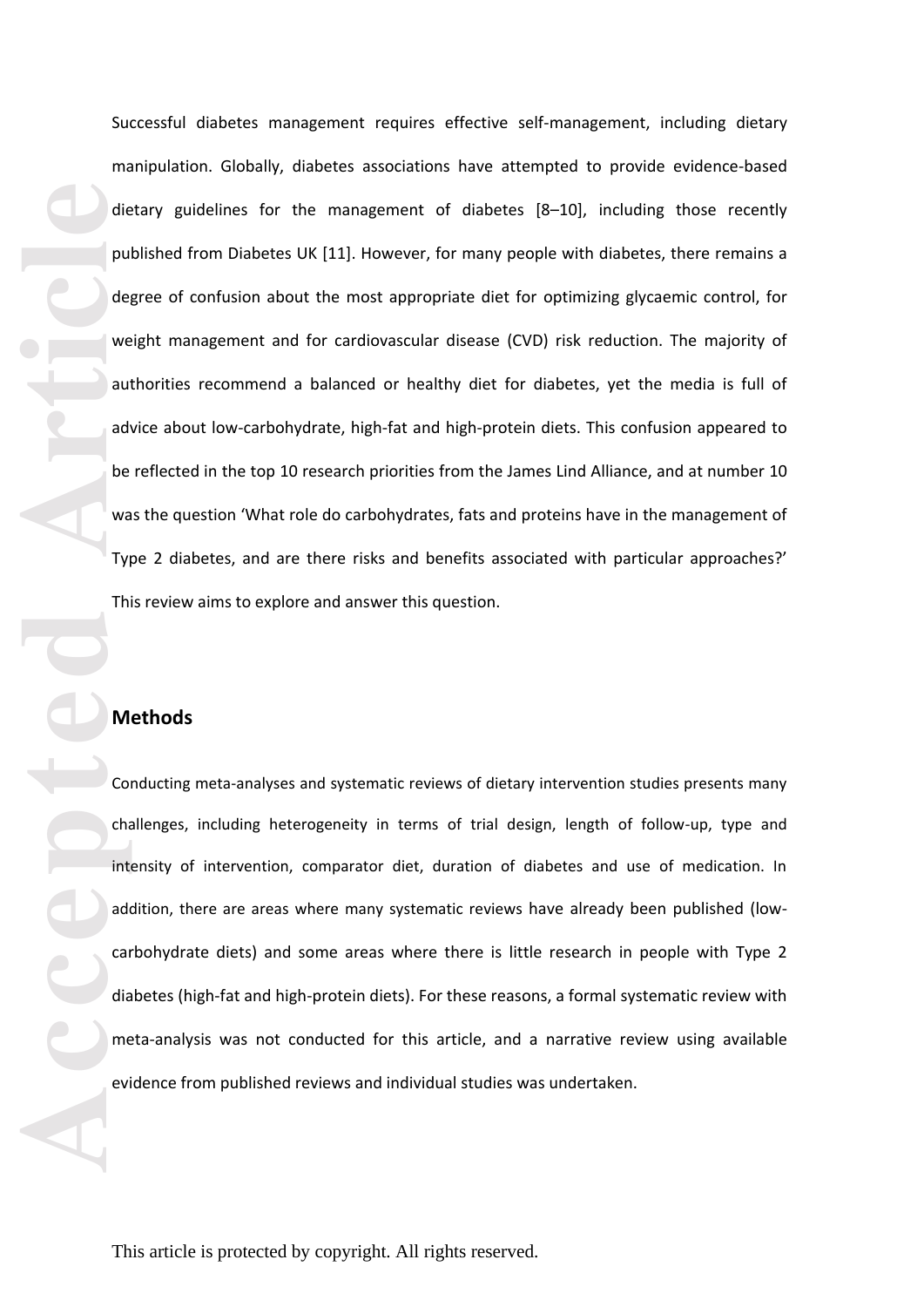Electronic databases including Medline, Embase and the Cochrane Central Register of Controlled Trials were searched from 1980 (when  $HbA_{1c}$  was routinely used to assess glycaemic control) to 31 May 2018 to identify suitable meta -analyses, systematic reviews and randomi zed controlled trials (RCTs). Key search terms included combinations and synonyms of Type 2 diabetes mellitus, diet\*, carbohydrate, glyc\*, index, fibre, protein, amino acids, fat\*, saturat\* and unsaturat\*. There was no restriction on amount of macronutrient included in the dietary intervention and length of follow-up, and outcomes included changes in  $HbA_{1c}$ , body weight, insulin sensitivity and CVD risk.

Definitions of high, moderate and low intakes of macronutrients are not universally agreed, and , for the purposes of the present analysis, the definitions adopted are shown in Table 1 [12].

## **Results**

### **Carbohydrate**

**Accepted Article**<br> **Article**<br> **Article**<br> **Article**<br> **Article**<br> **Article**<br> **Article**<br> **Article**<br> **Article**<br> **Article**<br> **Article**<br> **Article**<br> **Article**<br> **Article**<br> **Article**<br> **Article**<br> **Article**<br> **Article**<br> **Article**<br> **A** Dietary carbohydrate in the management of Type 2 diabetes continues to be the subject of debate amongst both the popular media and within clinical and academic arenas. Nutrition guidelines for Type 2 diabetes in the UK have not made a specific recommendation for carbohydrate since 2011, but instead encourage an individuali zed approach to carbohydrate intake and focus on weight loss in the overweight [11]. It is estimated that the typical diet consumed in the UK contains ~47% of total energy intake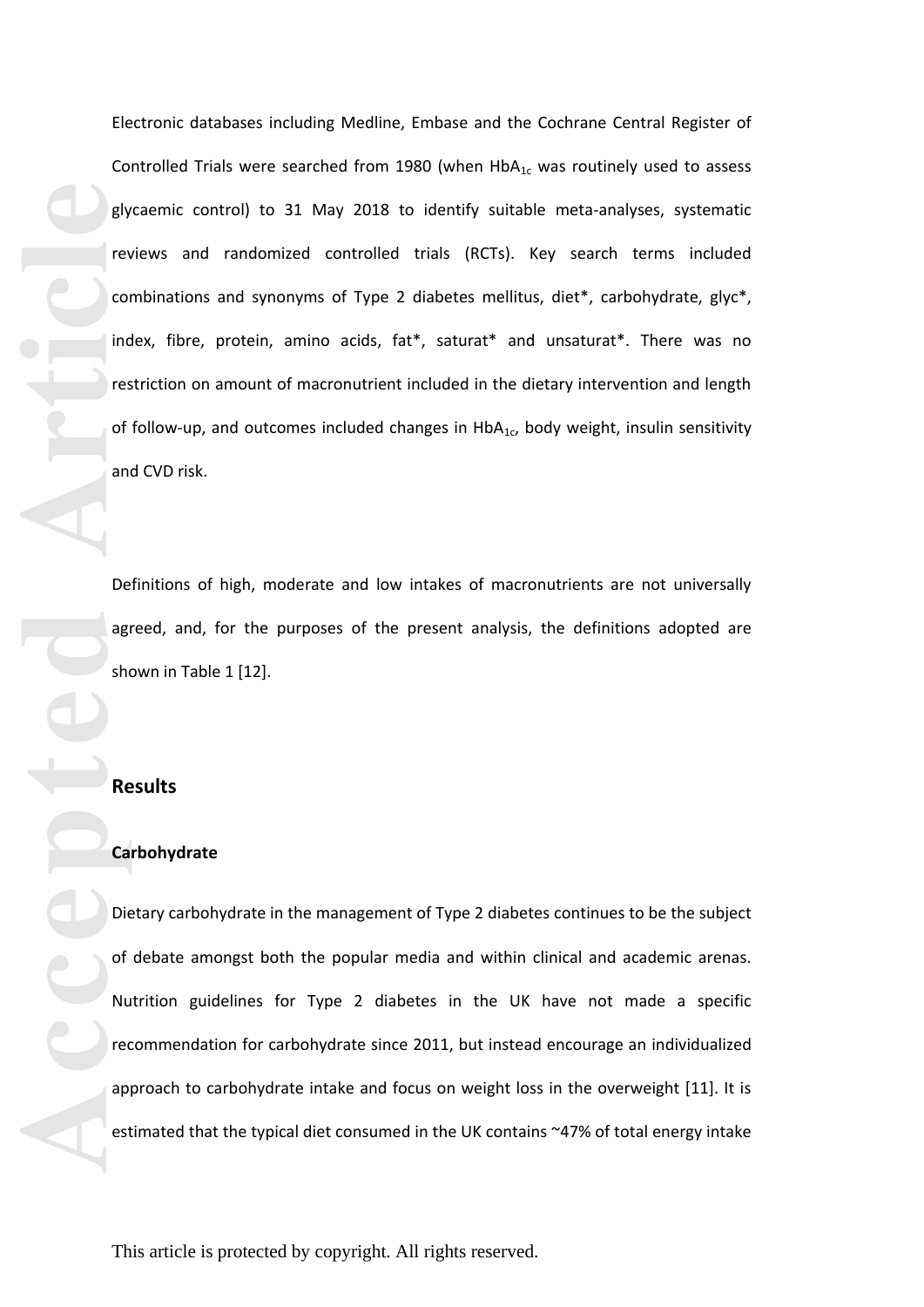from carbohydrate [13] and that people with Type 2 diabetes consume a similar amount, but still at a level that could be classified as 'high carbohydrate' [14].

Table 2 summari zes recent systematic reviews and meta -analyses of carbohydrate quantity in Type 2 diabetes. RCTs and systematic reviews are frequently associated with a common set of methodological concerns. These include the failure to measure the pre -study dietary intake of participants, the use of grams of carbohydrate vs percentage of total energy intake from carbohydrate and the definitions used to categorize high- or low -carbohydrate diets.

#### *Glycaemic control*

**Example 1** Tal que de la contra de la contra de la contra de la contra de la contra de la contra de la contra de la contra de la contra de la contra de la contra de la contra de la contra de la contra de la contra de la c *Carbohydrate quantity.* Dietary carbohydrate is the only macronutrient which has a direct and immediate effect on postprandial blood glucose levels [15]. Yet, despite a large volume of published research on the subject , and including many systematic reviews and meta analyses, there is still no clear conclusion regarding the optimal quantity of carbohydrate for glycaemic control in Type 2 diabetes [16 –24]. This lack of a definitive conclusion may have contributed to the confusion and lack of understanding reported in some people with Type 2 diabetes [25], and to the lack of a consistent approach in the advice given by registered dietitians [26].

High -carbohydrate diets (>45% total energy intake from carbohydrate or >225g carbohydrate per day) typically represent 'healthy' or 'prudent' eating patterns and are recommended for the general population. One challenge of using either %total energy intake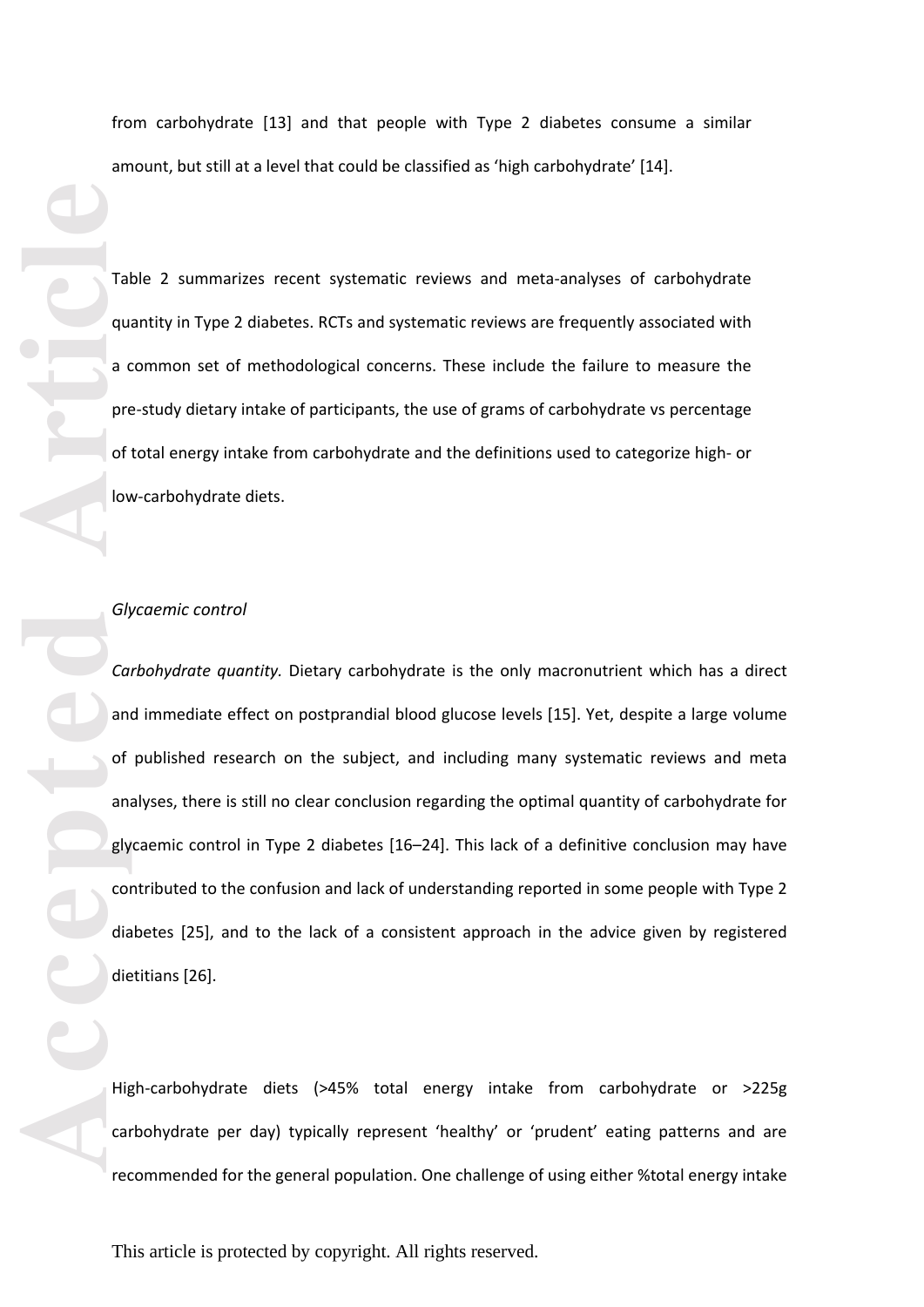or absolute amount of carbohydrate was demonstrated in the Look AHEAD trial, in which the dietary intervention provided 50.8% total energy intake from carbohydrate [27] , although, as total energy intake was restricted to induce weight loss, the absolute amount of carbohydrate met the definition of a moderate carbohydrate diet.

**Accepted Article**<br> **Article**<br> **Article**<br> **Article**<br> **Article**<br> **Article**<br> **Article**<br> **Article**<br> **Article**<br> **Article**<br> **Article**<br> **Article**<br> **Article**<br> **Article**<br> **Article**<br> **Article**<br> **Article**<br> **Article**<br> **Article**<br> **A** Nine recent systematic reviews and meta -analyses of the effects of carbohydrate restriction on  $HbA_{1c}$  considered in the present review consistently reported a short-term improvement, maintained over 6–12 months, but which was not maintained over the longer term [16–24]. Of the seven meta-analyses, five reported statistically greater reductions in  $HbA_{1c}$  for restricted carbohydrate diets, but these were modest and typically in the order of 1 – 5 mmol/mol [16,19 –24], with one reporting a reduction of 9 mmol/mol [23]. Two systematic reviews reported equivocal results , with larger numbers of included trials failing to demonstrate superiority of low -carbohydrate diets [17,18]. A variety of definitions for carbohydrate restriction/low-carbohydrate diets were used, and prescribed intakes ranged from 20 to 225 g per day (<10–45% total energy intake). This is important because moderate restriction (26 –40% total energy intake) does not appear to reduce glycaemia significantly [22,24].

Evidence for clinical benefits of very -low -carbohydrate diets (<50 g per day) was lacking in the reviews. Studies that measured and reported end-of-study carbohydrate intake stated that the assigned dietary prescription was rarely adhered to in long -term trials. For example, in a meta-analysis of very-low-carbohydrate, ketogenic diets (<50 g/day) in people without diabetes, prescribed intake from carbohydrate was achieved in only one study out of 13 [28].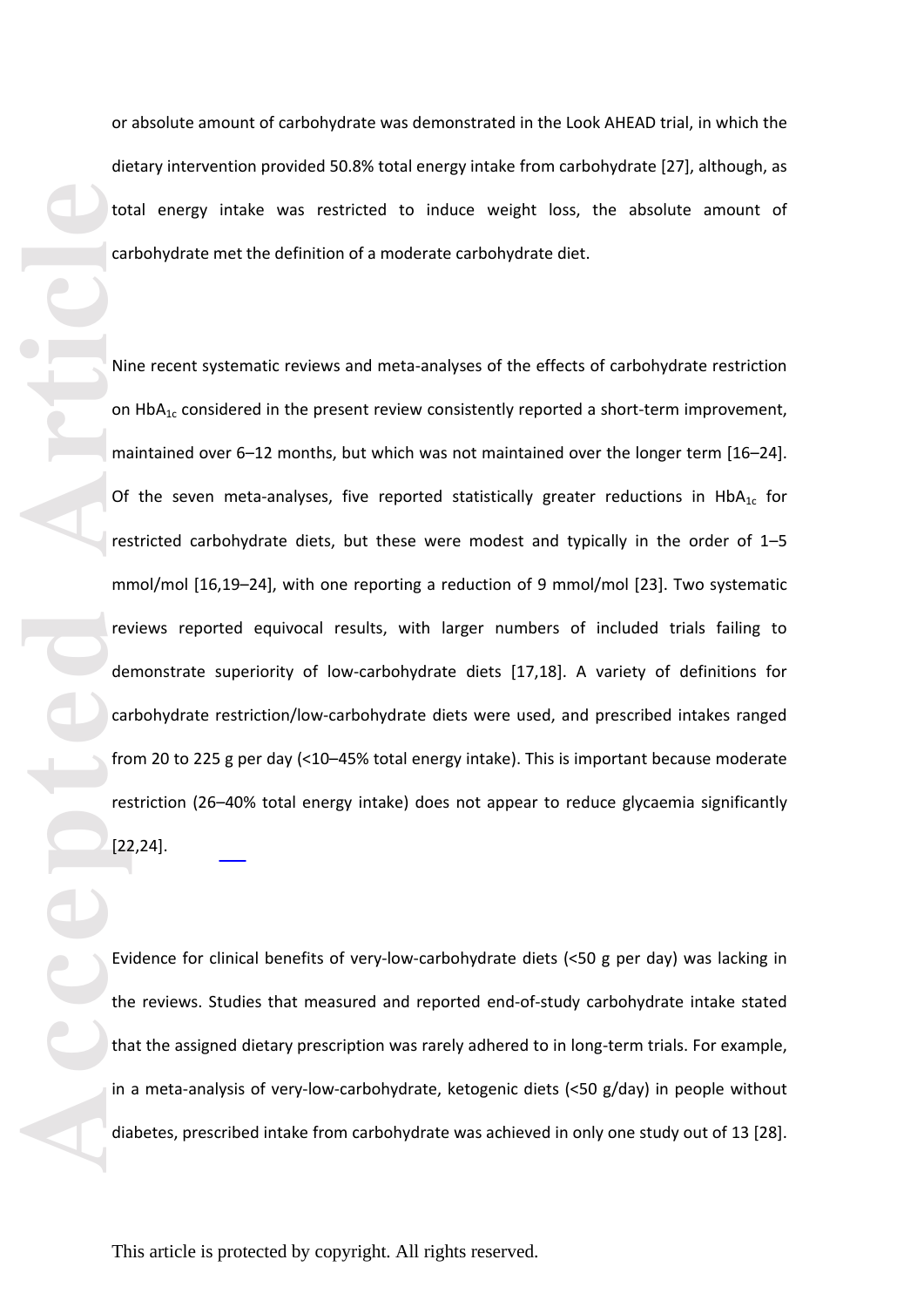To reiterate, caution is required when interpreting biochemical and physiological efficacy from long -term randomi zed dietary trials where adherence is a concern [29].

**Accepted Article**<br> **Article**<br> **Article**<br> **Article**<br> **Article**<br> **Article**<br> **Article**<br> **Article**<br> **Article**<br> **Article**<br> **Article**<br> **Article**<br> **Article**<br> **Article**<br> **Article**<br> **Article**<br> **Article**<br> **Article**<br> **Article**<br> **A** It is challenging to separate the effects of carbohydrate restriction independently of weight loss because most of the trials included in the meta -analyses do not ensure study arms are isocaloric, and therefore differences in weight loss between diets may be contributing to effects on glycaemic control. One systematic review attempted to address this issue by comparing studies in which there were no differences in weight loss between groups, but the authors were still unable to conclude that a particular balance of macronutrients or one dietary pattern was superior to any other [18]. Only one of the meta -analyses of low -carbohydrate diets reported significant differences in weight between restricted- and higher-carbohydrate diets, and it appeared that any short -term improvements in glycaemic control were attributable solely to weight loss, with no significant differences between diets with equal weight loss [22].

These data suggest that carbohydrate restriction reduces  $HbA_{1c}$  more than control diets over the short term (6-12 months), but not the longer term, and reductions in medication are associated with carbohydrate restriction [18,22 ] ; however, beyond the absolute amount of carbohydrate , or its percentage contribution to energy, are wider questions about dietary quality. Dietary patterns such as Mediterranean -style diets and vegetarian and vegan diets have led to improvements in glycaemic control, weight loss and reduced CVD risk , despite providing moderate to high intakes of carbohydrate [30,31]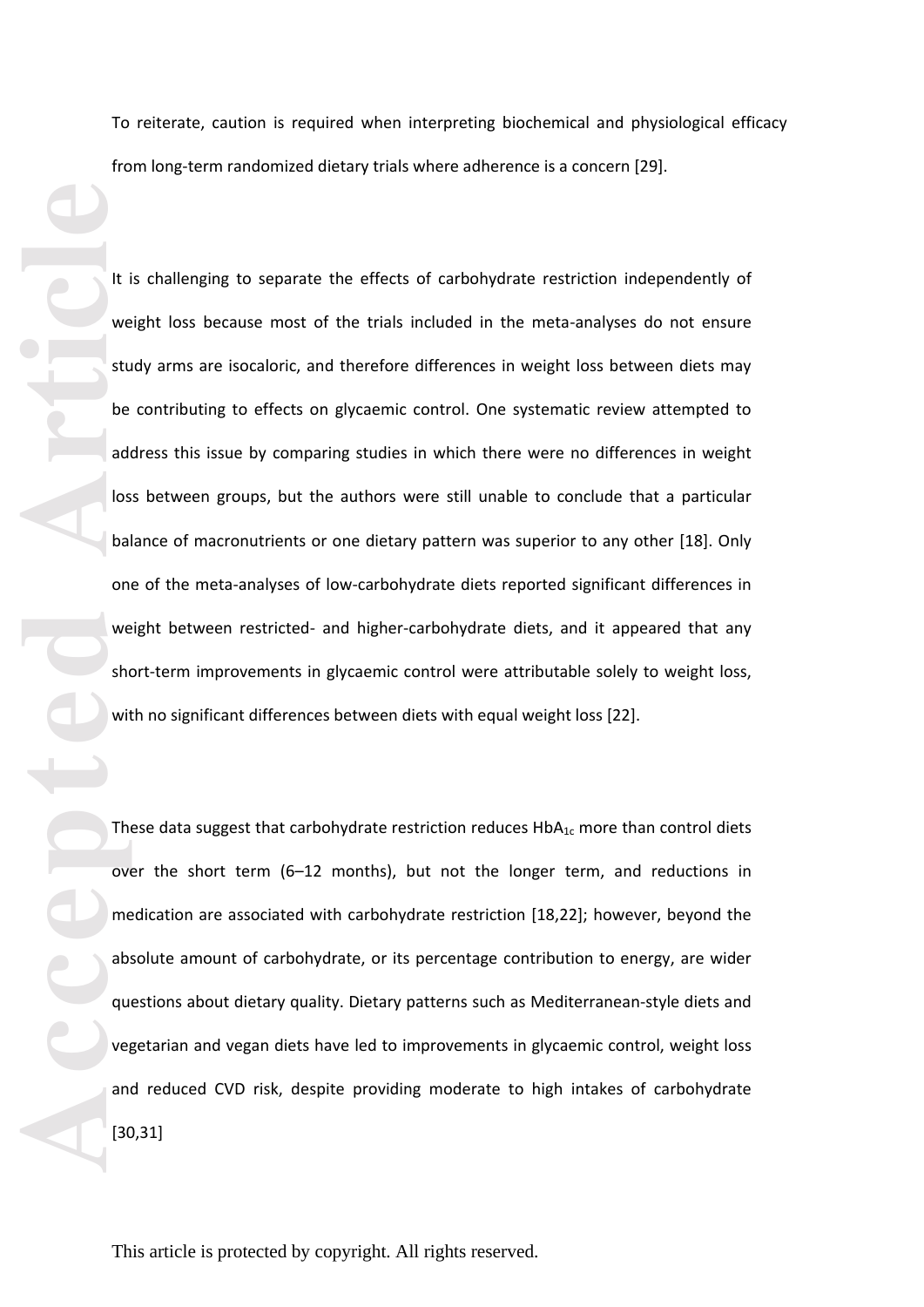**Example 12**<br> **Accepted Articles Concepted**<br> **Articles Concepted**<br> **Articles Concepted**<br> **Articles Concepted**<br> **Articles Concepted**<br> **Articles Concepted**<br> **Articles**<br> **Articles**<br> **Articles** *Carbohydrate quality.* Glycaemic index is a measure of the glycaemic response to a carbohydrate -containing food relative to a test food and has been the subject of significant research over many years. More recent systematic reviews and meta analyses indicate decreasing significance of this dietary approach. Earlier meta -analyses concluded that low glycaemic index diets reduce  $HbA_{1c}$  by  $\sim$ 6 mmol/mol [32], although recent reviews report more modest reductions of 2 – 5 mmol/mol [33,34]. The most recent meta -analysis included papers over a shorter time period and therefore included fewer research studies in the analysis [34]. Methodological challenges are prevalent in this area as with other areas of carbohydrate research, including the potential for large variations in the glycaemic index values of a given food and the fact that most people consume moderate rather than high glycaemic index diets, which are commonly used as comparison diets in studies. Overall, the volume of research indicate s a small but statistically significant benefit for low glycaemic index dietary pattern s, although the overall clinical significance is open to question.

Studies of dietary fibre and its effects on glycaemic control in Type 2 diabetes typically use fibre supplementation in the form of guar gum, psyllium or food sources of cereal and wheat fibre in order to achieve the levels of fibre intake associated wit h significant effect. The most recent review of fibre comprised a review of 16 meta-analyses, five of which specifically addressed  $HbA_{1c}$  outcomes, and all but one reported a significant reduction [35]. Reported reductions in  $HbA_{1c}$  ranged from 2 to 6 mmol/mol (0.2–0.5%), and all trials used supplementation with either  $\beta$ -glucan (3–3.5 g/day) or soluble fibre (15 –16 g/day). It is unclear whether evidence derived from supplementation translates to increased dietary fibre without the use of supplementation, but there is clearly a role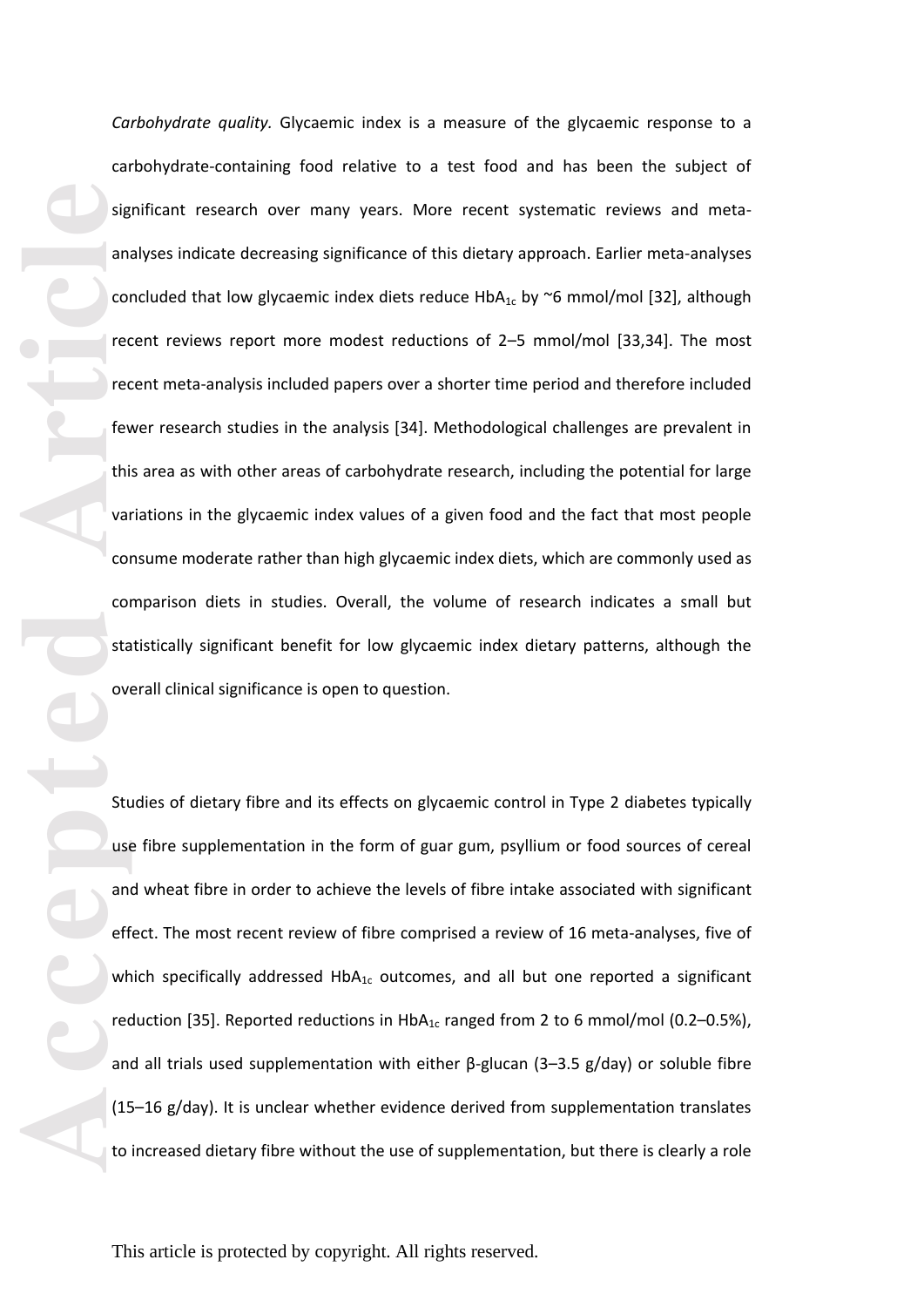for fibre in the diets of people with Type 2 diabetes, not least because the majority of people in the UK do not meet the recommended intakes of dietary fibre [36]. The positive effects on glycaemia of both low glycaemic index and high -fibre diets appear to occur independently of weight loss.

#### **Sugars**

Free sugars are defined as those added in the manufacture and preparation of food, and those added by the consumer , and include the sugars found in fruit juice, syrups and honey [37]. Traditionally table sugar (sucrose) has been restricted for people with Type 2 diabetes. Misunderstanding regarding the role of sugar in glycaemia may stem from previous characteri zation of carbohydrates into complex and simple sugars. In fact, the fructose component of the disaccharide sucrose gives this disaccharide a lower glycaemic index than some starches. Most studies show that isocaloric replacement of starch with fructose lowers glycaemia without any adverse cardiometabolic effects [38].

#### *Cardiovascular disease risk*

A major concern regarding low -carbohydrate diets has been a potential increase in CVD risk associated with increased fat intake. In general, trials of low -carbohydrate diets show a reduction in triglycerides, an increase in HDL cholesterol, and a reduction in blood pressure [21]. The effects on triglycerides and HDL cholesterol may occur independently of weight loss. It has been suggested that the LDL cholesterol-raising effects of foods high in saturated fat is not observed when carbohydrate is restricted, and that carbohydrate restriction *per se* improves the atherogenic risk profile specifically by reducing small, dense LDL particles [39].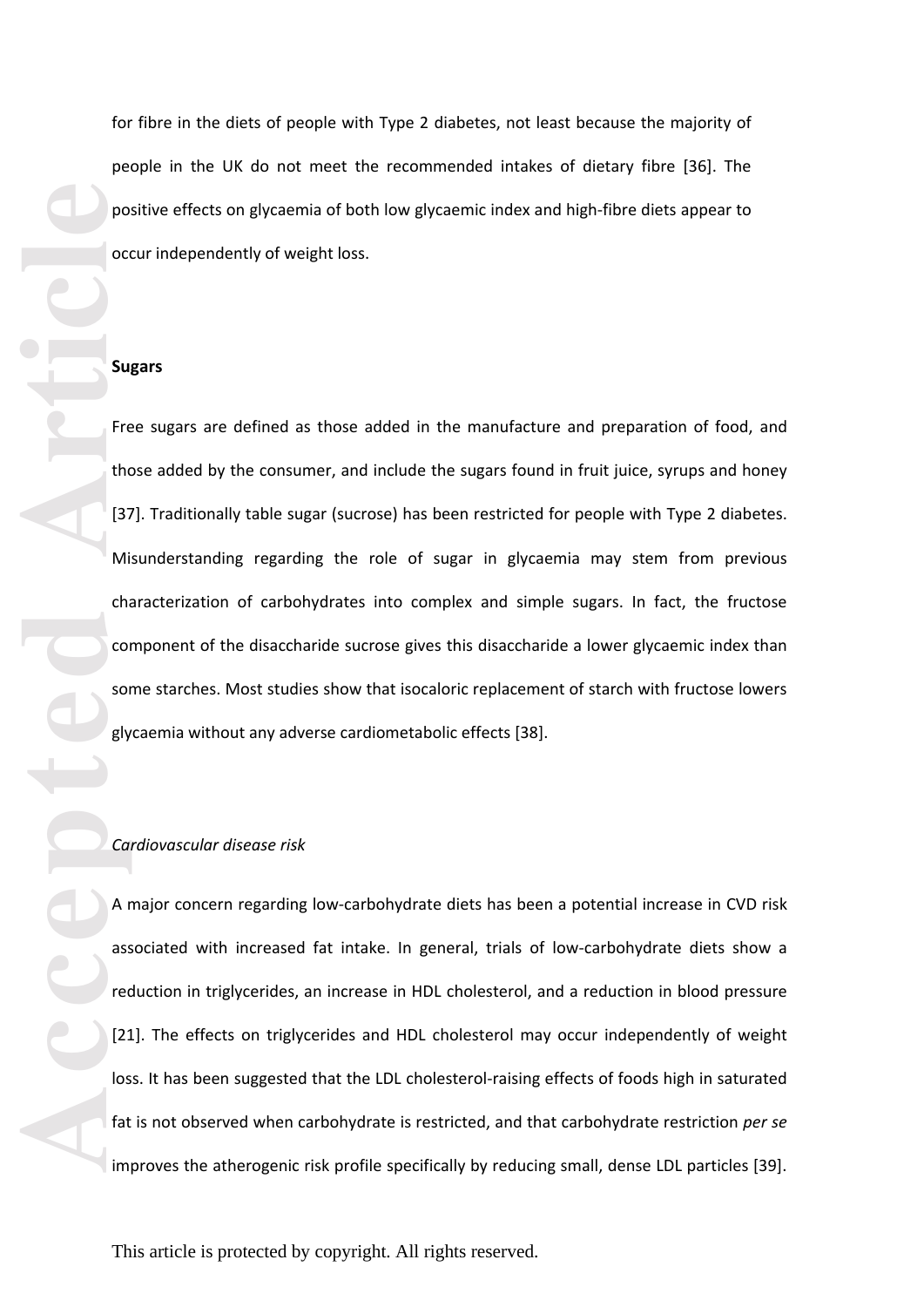However, in common with the positive effects seen on glycaemic control, dietary patterns such as Mediterranean -style diets and vegetarian diets, which provide moderate to high amounts of carbohydrate, are associated with reduced CVD risk [30,31].

## *Risks and benefits*

**Accepted Article**<br> **Article**<br> **Article**<br> **Article**<br> **Article**<br> **Article**<br> **Article**<br> **Article**<br> **Article**<br> **Article**<br> **Article**<br> **Article**<br> **Article**<br> **Article**<br> **Article**<br> **Article**<br> **Article**<br> **Article**<br> **Article**<br> **A** Low -carbohydrate diets are effective for improvements in glycaemic control and for weight reduction in people with Type 2 diabetes, but there is no conclusive evidence of long-term benefit when compared with other dietary strategies, which is probably the result of lack of adherence in long-term trials Low-carbohydrate diets may be lower in fibre, however, which may increase the risk of gastrointestinal problems, including constipation [40]. The long -term effects of carbohydrate restriction on the gut microbiome are unknown, and may have implications for long-term colonic health. It is possible that a carbohydrate-restricted diet may be less diverse than a high-carbohydrate diet, but it should be emphasized that wellformulated low - and high -carbohydrate diets can both be varied.

## **Fat**

Dietary fat has been long been a focus of interest because of the diet –heart hypothesis , linking intake of saturated fatty acids (SFAs) to CVD and its associated risk factors, most notably serum cholesterol [41]. This is particularly relevant to people with Type 2 diabetes as they are at greater risk of developing CVD ; however, there are few studies in people with Type 2 diabetes investigating low -fat interventions and CVD outcomes, and recommendations are largely extrapolated from other groups at high risk of CVD.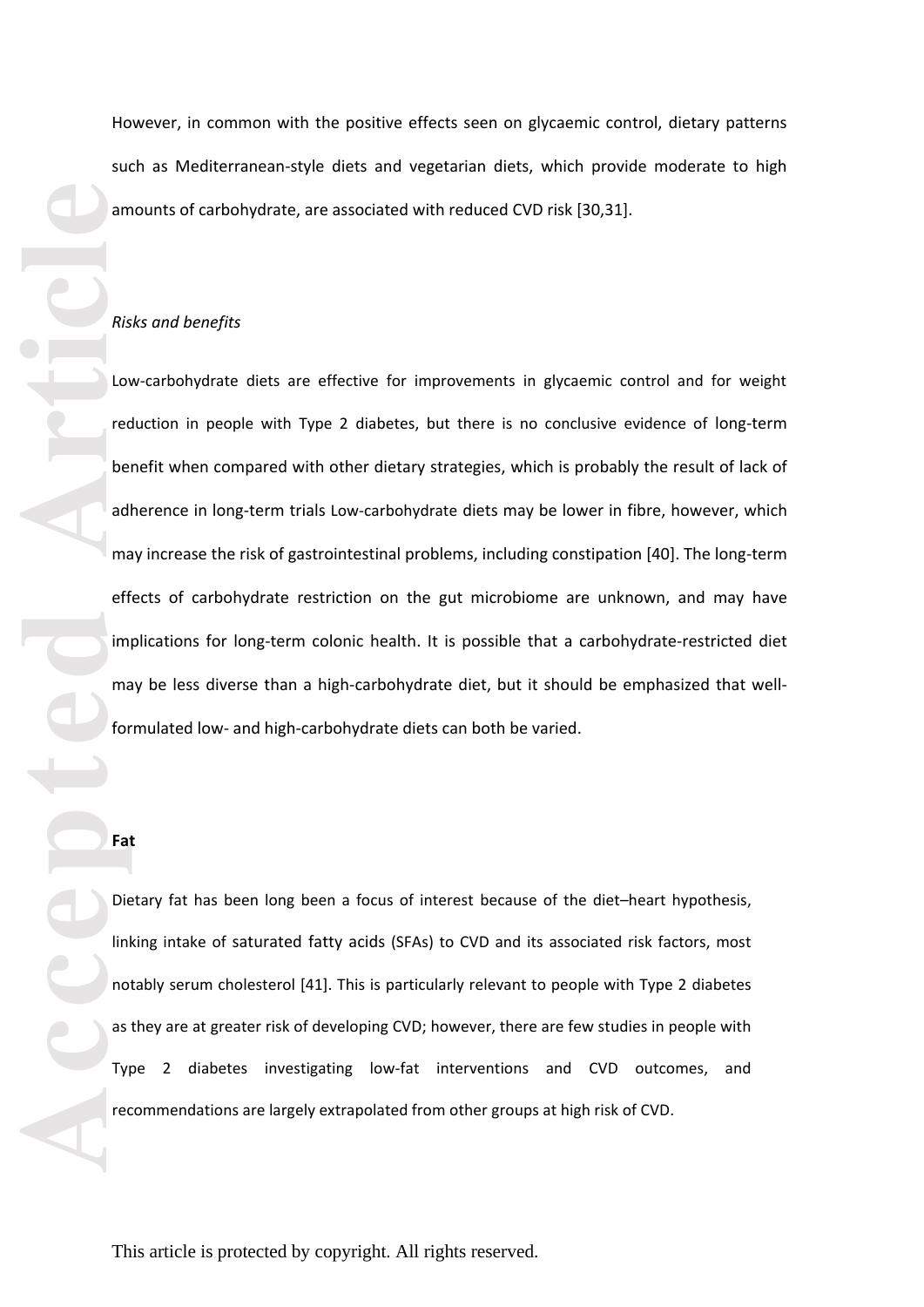The role of dietary fat in glycaemic control appears to be related to its action on insulin sensitivity and insulin resistance [42] and to insulin response, although it is much less pronounced tha n that seen after the consumption of carbohydrate

[43]. In general, data suggest that replacement of SFA with unsaturated fat can improve insulin sensitivity [42].

#### *Fat and cardiovascular disease risk*

The role of dietary fat in the management of Type 2 diabetes remains an area of controversy and debate. Although the majority of authorities continue to support substitution of SFA s by unsaturated fat [44], others have proposed that dietary fat has been incorrectly demoni zed and labelled as the primary dietary driver of CVD [45], and that the widespread consumption of low -fat, high -carbohydrate processed foods are causally associated with increased obesity and Type 2 diabetes [45,46]. This view is not consistently supported by the available literature [44].

## *Amount of fat*

Dietary recommendations for total fat intake in the UK have not been reviewed since the 1990s and recommend that dietary fat should supply <30 –35% of total energy intake [47]. A recent review by the European Food Safety Agency retained this upper limit, but added a lower recommendation for intake of at least 20% total energy intake from fat [48]. Diabetes UK do not recommend a specific amount of dietary fat for people with Type 2 diabetes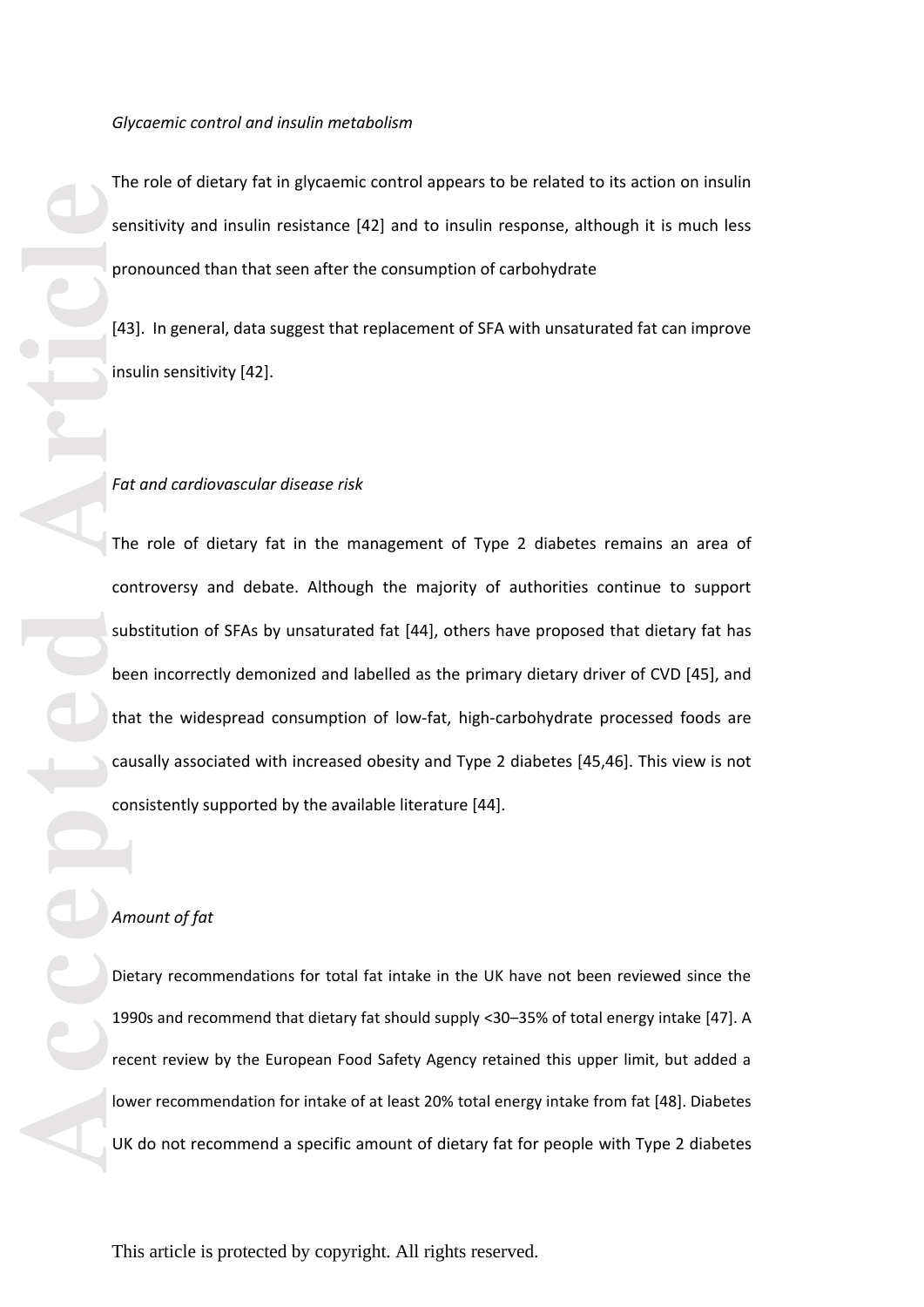because of contradictory evidence from published studies [49]. It is apparent that in many clinical studies, a low -fat diet ( ≤30 % total energy intake) is effective in the treatment of Type 2 diabetes [49]. Nevertheless, in the Look AHEAD trial, this strategy failed to show a significant reduction in cardiovascular mortality , despite significant weight loss and improvements in both glycaemic control and CVD risk factors in the intervention group [50]. Conversely, the Prevention with Mediterranean Diet (PREDIMED ) study (with nearly 50% of the cohort with Type 2 diabetes) reported a significant reduction in CVD mortality with a higher -fat diet (40% total energy intake), although the majority of fat was monounsaturated [30,51]. It is likely that the type, rather than the amount, of dietary fat is of greater importance for CVD risk reduction in people with Type 2 diabetes [52].

## *Type of fat*

**Example 18**<br> **Article**<br> **Article**<br> **Article**<br> **Article**<br> **Article**<br> **Article**<br> **Article**<br> **Article**<br> **Article**<br> **Article**<br> **Article**<br> **Article**<br> **Article**<br> **Article**<br> **Article**<br> **Article** Restriction of SFAs has been the mainstay of past dietary recommendations and the UK Scientific Advisory Committee on Nutrition has recently published a draft document recommending that the dietary reference value for SFA s for the general population remain unchanged at no more than 10% total energy intake, and that SFA s should be substituted with unsaturated fats [44]. This recommendation is supported by Diabetes UK [11], although for people with Type 2 diabetes there is very little published evidence investigating the effects of different kinds of fat on CVD risk, with the notable exception of monounsaturated fatty acids. A meta -analysis of RCTs in people with Type 2 diabetes reported positive effects of Mediterranean -style diets, rich in monounsaturated fatty acids, on glycaemic control and CVD risk [30].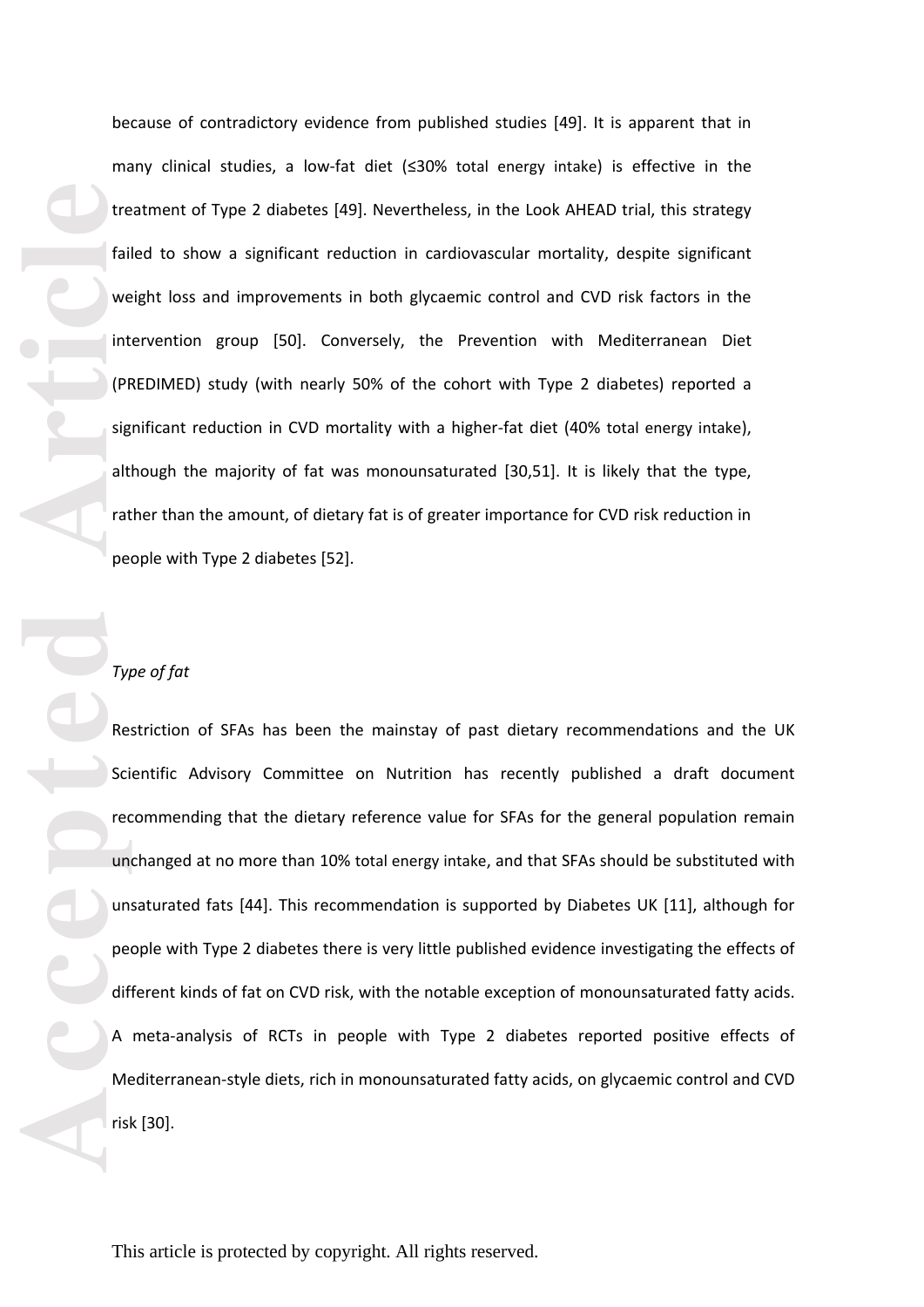Despite contradictory opinion about the role of saturated fat and CVD risk [53], there is no evidence to recommend increasing SFA intake to improve glycaemic control or CVD risk for people with Type 2 diabetes [49]. A common feature of many studies is that the dietary intervention applied included the recommendation of <10% total energy intake derived from SFA s, independent of the total percentage energy derived from fat, so there is little available evidence of the independent effect of high -fat/high -SFA diets.

#### *Risks and benefits*

**Performance Property** interest on the CV with the CV with the CV with the CV with the CV with the CV with the CV with the CV with the CV with the CV with the CV with the CV with the CV with the CV with the CV with the CV Low-fat diets. Beneficial outcomes of low-fat diets for people with Type 2 diabetes are reported in some RCTs [50], but not all [54], and, as a result, these diets are now recommended as only one of a number of dietary strategies suitable for those with Type 2 diabetes. Evidence suggests that the type of carbohydrate used to replace fat in low -fat diets also has a role, with increased risk of CVD associated with increased processed or refined carbohydrate and reduced risk associated with wholegrain and unprocessed carbohydrate [56]. For most people with Type 2 diabetes who are overweight or obese, weight loss is the primary aim and it is challenging to assess the effects of manipulation of dietary fat independently of weight loss. A recent review reported that weight losses of 10% in people with Type 2 diabetes reduce cardiovascular events by 21%, independent of the dietary strategy used to achieve weight loss [57].

High-fat diets. It has been suggested that high-fat diets (>40% total energy intake) help reduce appetite and aid weight loss, but these studies were carried out in the general populations and not specifically people with diabetes [58]. High -fat diets are usually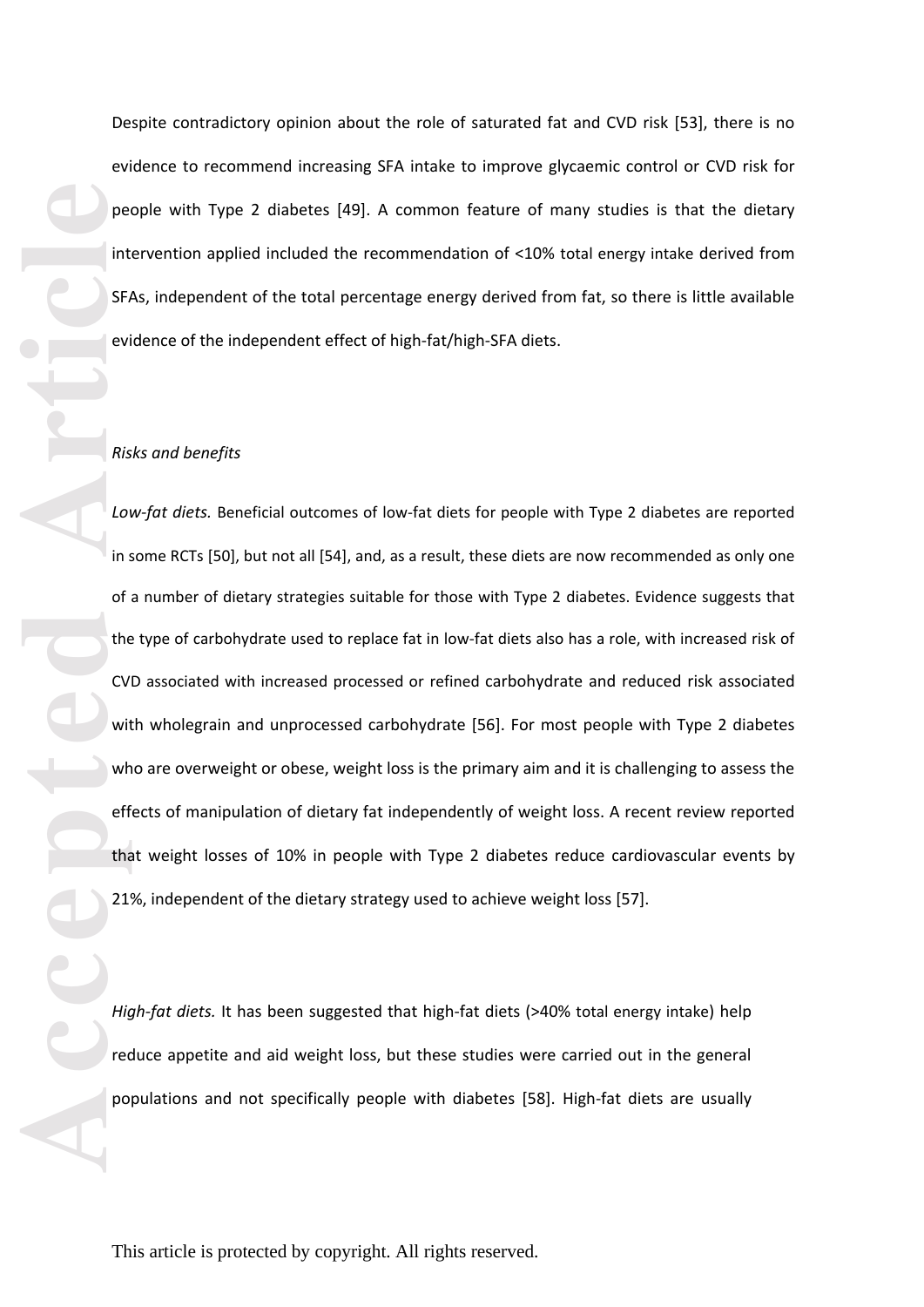associated with lower carbohydrate intake, and replacement of carbohydrate with fat lowers the postprandial insulin demand.

The major concern associated with high -fat, low -carbohydrate diets is that of increased CVD risk , and some deleterious effects have been reported. Higher intakes of SFA s do elevate plasma LDL cholesterol, but this is only a small part of CVD risk , and diets providing dietary fat as unsaturated fat do not appear to increase CVD risk [56].

#### **Protein**

There is no specific recommendation for protein in the management of Type 2 diabetes [8,11]. Compared with carbohydrate and fat, dietary protein has been less of a focus in the management of Type 2 diabetes [8,11], and relatively less well studied [16]. While carbohydrate is the macronutrient with the largest effect on postprandial glycaemia, protein may also play an important role in the long -term management of Type 2 diabetes because of the insulinogenic effect on the β cell [59]. In t his section, we discuss the effect of protein on glycaemic control and cardiovascular risk factors [60] including intrahepatic triglyceride stores [61].

#### *Glycaemia*

Current guidelines in the UK suggest a protein intake of 0.75 g of protein per k g or 10 –15% total energy intake [47]. In most studies, 20 –30% total energy intake from protein is used in the high -protein arm [16,60]. Two meta -analyses were published in 2013, and compared the effects of high -protein diets with lower -protein diets on weight, glycaemic control and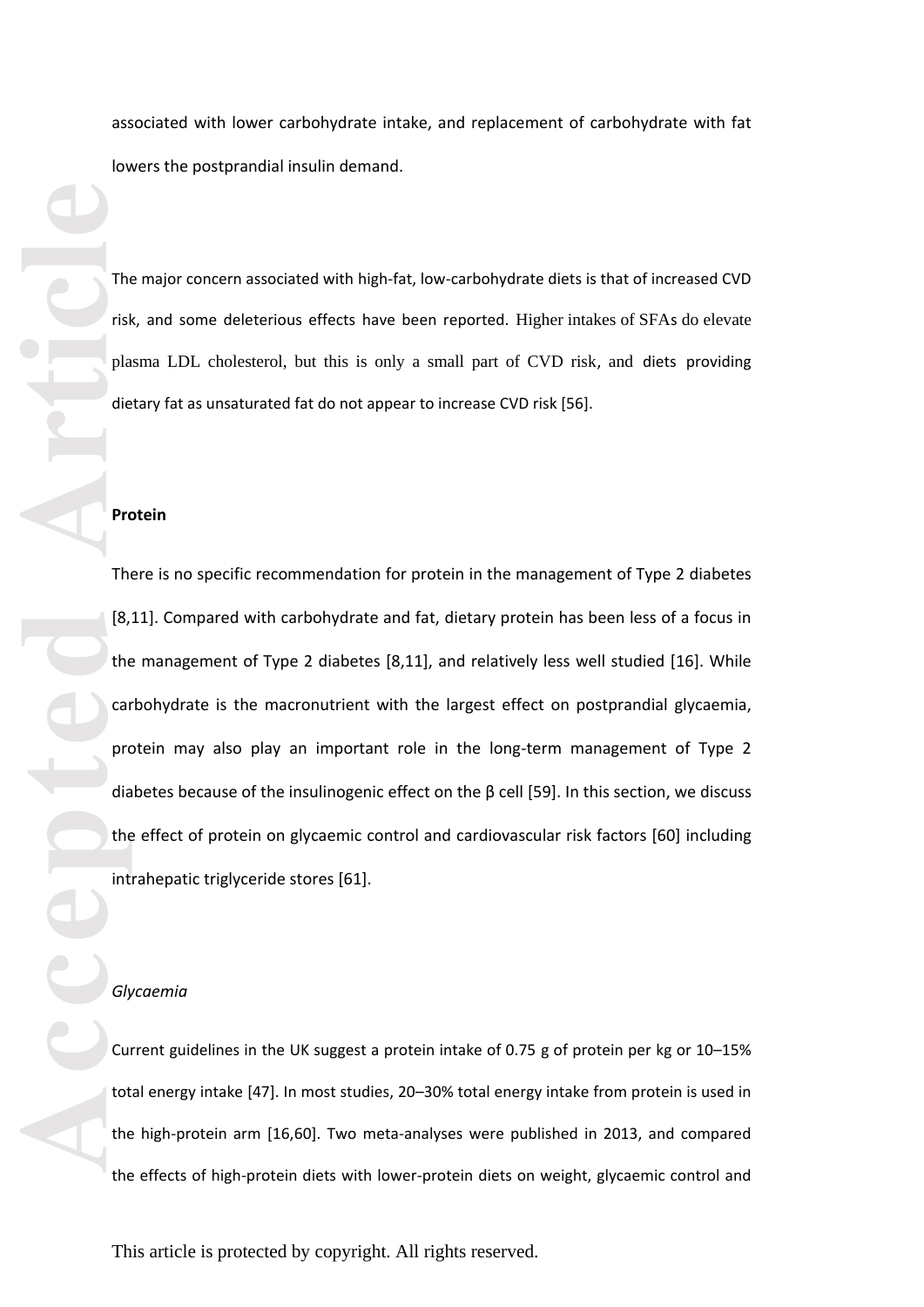Friedrich Contraction Contraction Contraction Contraction Contraction Contraction Contraction Contraction Contraction Contraction Contraction Contraction Contraction Contraction Contraction Contraction Contraction Contract cardiovascular risk factors in adults with Type 2 diabetes [16,60]. The first meta -analysis included RCTs of >6 months in length and found that only two studies met their inclusion criteria [16]. Both these studies compared a high -protein diet (30% total energy intake from protein , 40% total energy intake from carbohydrate) with low -protein diets (15% total energy intake from protein, 55% total energy intake from carbohydrate) and reported significant reductions in HbA<sub>1c</sub> (Table 3). The second meta-analysis included studies of >4 weeks' duration, specified a high-protein diet as >20% total energy intake, and stipulated a difference of >5% total energy intake from protein between the intervention and control arms [60]. This meta-analysis also found a significant pooled reduction in  $HbA_{1c}$ . Moderate to high heterogeneity was observed in both meta -analyses, and a sub -group analysis in the latter partly attributed the heterogeneity to differences in baseline  $HbA<sub>1c</sub>$ . Weight loss appears to attenuate the effect of added protein on glycaemia, and it is likely that, as long as weight loss is achieved, the macronutrient composition of the diet is a minor regulatory factor [16, 60].

An additional factor which may contribute to the heterogeneity is the macronutrient composition of the rest of the diet. In one meta -analysis [60], the largest reductions in fasting plasma glucose and  $HbA_{1c}$  were in the two studies which severely restricted carbohydrates (<20% total energy intake) [62,63]. Given complementary findings from low -carbohydrate studies (that low -carbohydrate studies with high protein tend to result in lower glycaemia than low -carbohydrate diets with low protein), it is possible that a low -carbohydrate, moderate -protein diet may be a physiologically optimum dietary protocol for managing glycaemia. This hypothesis should be formally tested in a well -designed trial. Since the publication of the two meta-analyses, more randomized trials have reported [64-69]. In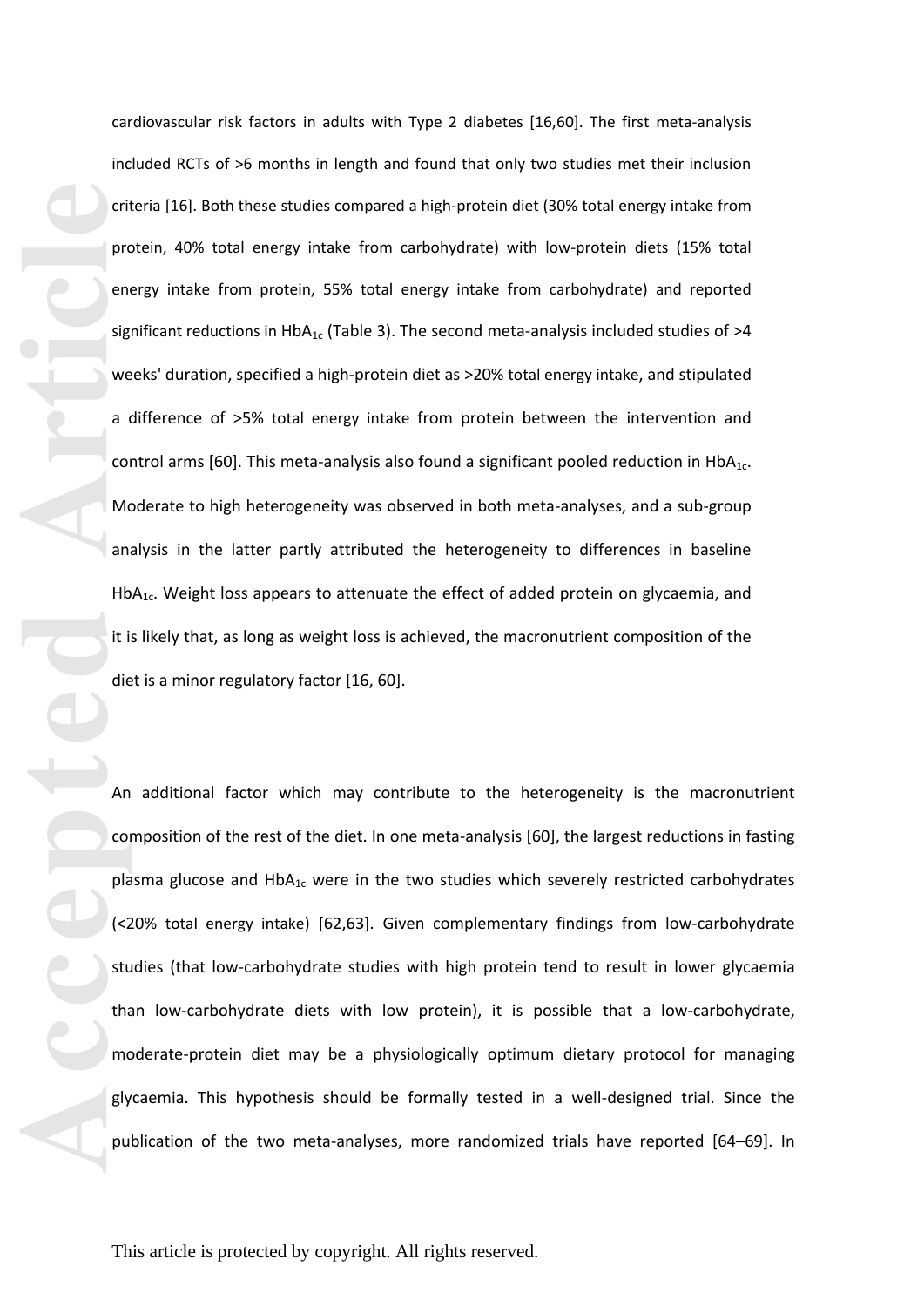general, their results are consistent with those of the meta -analyses: a higher proportion of protein in the diet appears to have little effect on glycaemia independent of weight loss.

The finding from meta-analyses that high-protein diets may lower  $HbA_{1c}$  but not fasting glucose [60] may reflect the acute insulinogenic effect of dietary protein [59]. The pancreas releases insulin in response to both glucose and amino acids , although sensitivity to both is lost as Type 2 diabetes progresses [70]. Acute studies show a dose –response effect of dietary protein on glycaemia [71], and short-term trials combining protein with moderate and severe carbohydrate restriction reported prandial increases in insulin concentrations associated with decreasing blood glucose levels [65,72, 73]. Importantly, these trials provided all study foods in order to increase adherence.

#### *Cardiovascular risk factors*

The glue of the glue of the glue of the glue of the glue of the glue of the glue of the glue of the glue of the glue of the glue of the glue of the glue of the glue of the glue of the glue of the glue of the glue of the gl A 2013 meta -analysis that included people with Type 2 diabetes showed that replacement of carbohydrate with protein significantly lowered blood pressure , with pooled reductions of ~2 mmHg and ~1 mmHg observed for systolic and diastolic blood pressure , respectively [74]. Importantly, this is observed for both animal and vegetable sources of protein [75]. This meta analysis included studies with a range of dietary protocols including protein supplementation, but the effect of dietary protein vs protein from supplements does not seem to alter the findings [74,75]. The replacement macronutrient is probably important, and the hypotensive effect of protein may only be observed when it replaces carbohydrate [16,74,75]. In contrast, the quantity of dietary protein does not seem to affect the lipid profile [16,60].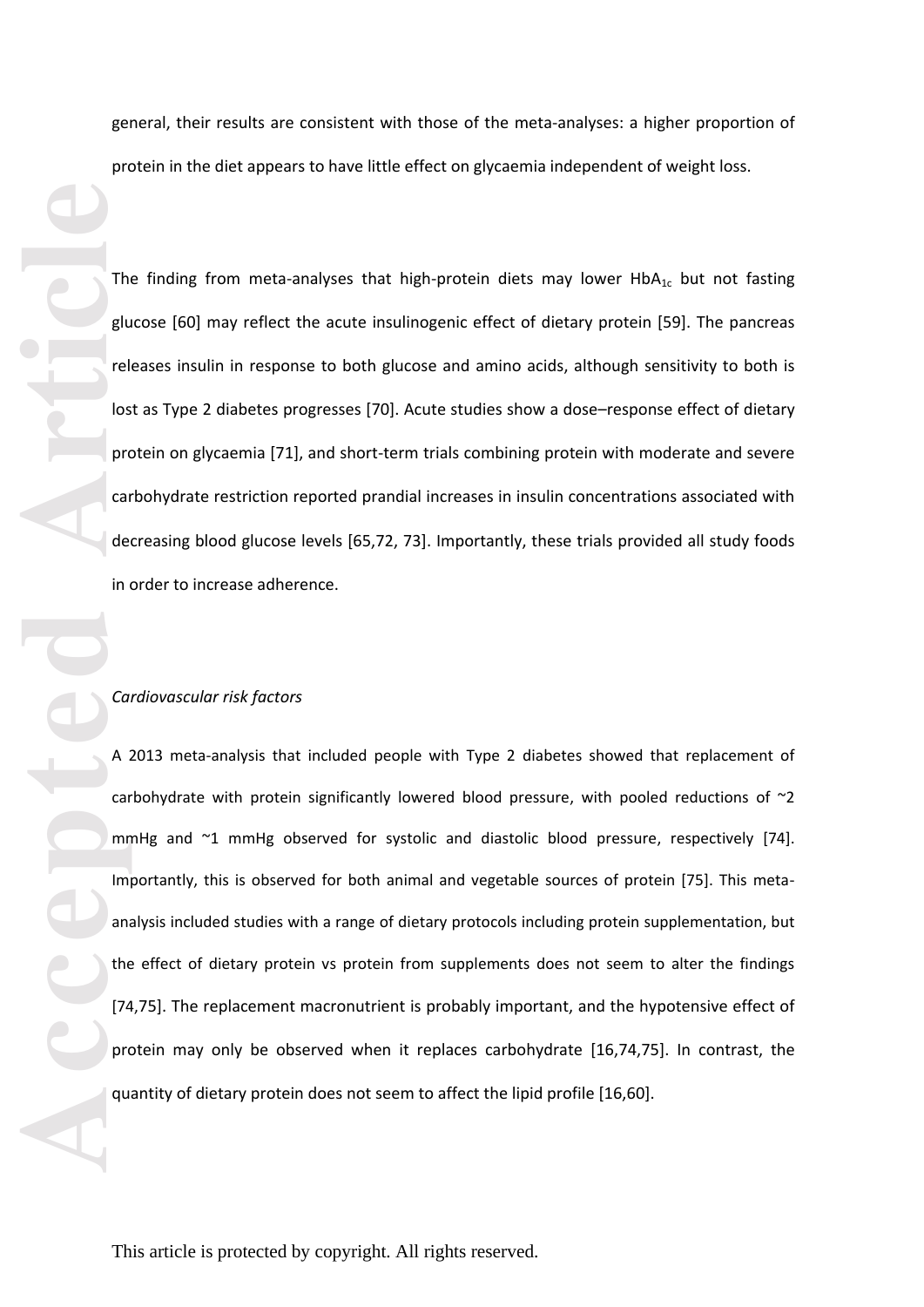The dietary source of protein may not be an important determinant of its antiglycaemic or antihypertensive effects [60,74,75]. Both dairy proteins , such as whey and casein, and high -protein foods , such as chicken and meat , have all been used in studies reporting increased postprandial insulin and reduced blood glucose concentrations [16,60]. The effect is probably driven by a reduction in carbohydrate, and by the addition of amino acids individually and in combination. Similarly, studies comparing animal and vegetable protein show no difference in terms of their antihypertensive effects [74,75]. In contrast, the source of protein is an important consideration for managing lipidaemia [16], and in this regard general dietary recommendations are appropriate: limiting excessive red meat intake, oily fish twice per week, and a variety of vegetable protein sources, which are also high in fibre such as pulses, nuts and seeds.

## *Risks and benefits*

**Accepted Article**<br> **Accepted Article**<br> **Article**<br> **Article**<br> **Article**<br> **Article**<br> **Article**<br> **Article**<br> **Article**<br> **Article**<br> **Article**<br> **Article**<br> **Article**<br> **Article**<br> **Article**<br> **Article** Intrahepatic triglycerides are closely linked to Type 2 diabetes, insulin resistance and cardiovascular risk. The available studies are few in number and of varying quality, but the data are intriguing and suggest that elevated dietary protein attenuates the increased intrahepatic triglyceride levels observed after hypercaloric feeding with fructose [76] or fat [77], and that 4 weeks' supplementation with 60 g/day of whey protein reduced intrahepatic triglyceride levels in obese women without any concomitant reduction , independently of body weight changes [78]. A 6 -month prospective clinical audit of patients with Type 2 diabetes and non -alcoholic fatty liver disease showed a reduction in intrahepatic triglycerides with a high animal or vegetable protein diet (30% total ener gy intake from protein, 40% total energy intake from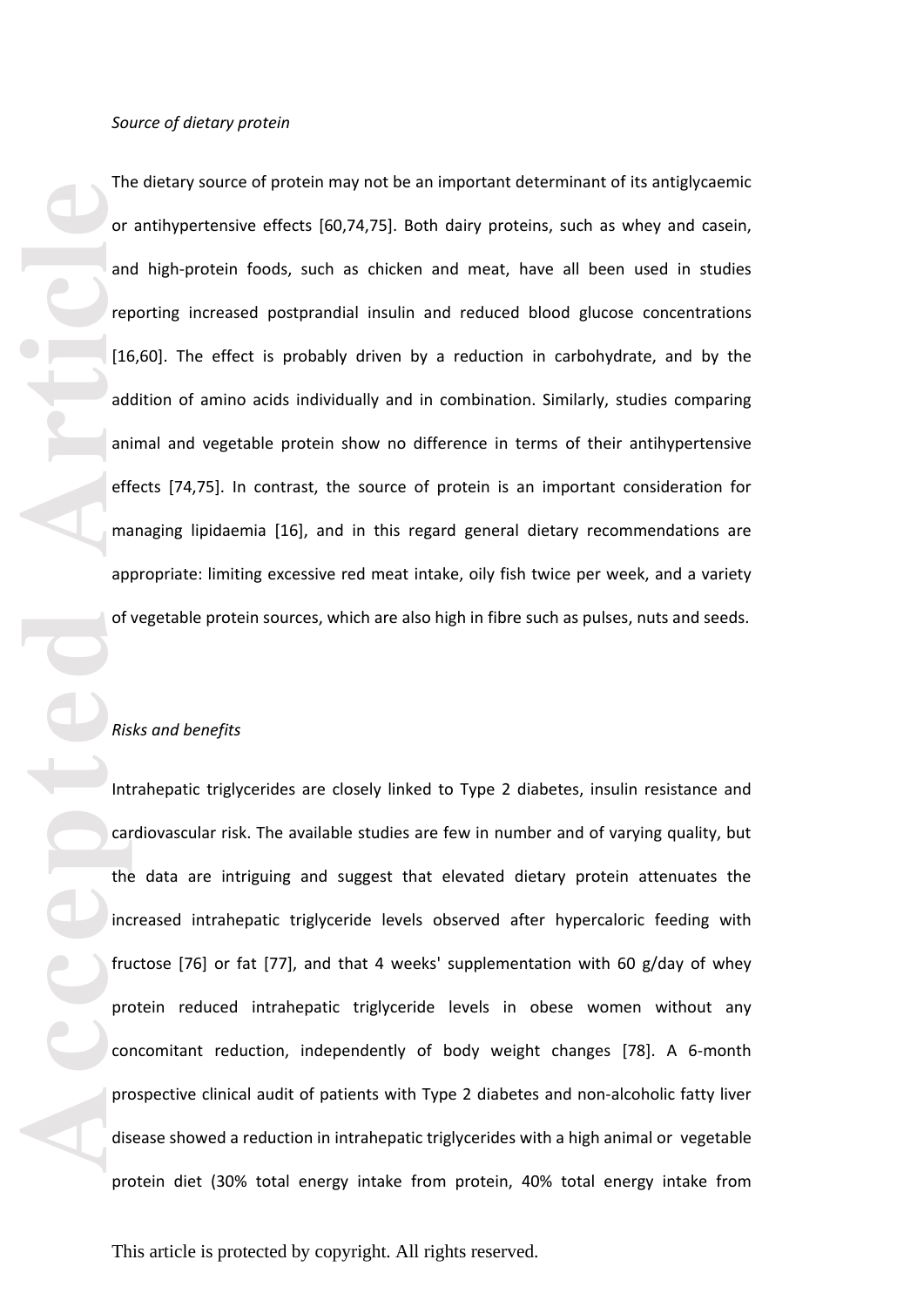carbohydrates) [79]. Other studies have supported these findings but are confounded by marked carbohydrate restriction [79,80]. Historically , health concerns regarding increasing the protein content of the diet have included accelerated decline in renal function [81] and osteoporosis [82] caused by excessive calcium loss. These concerns have not been substantiated in trials in individuals with Type 2 diabetes without renal disease [81,82].

## **Dicusssion**

**Accepted Accepted Article**<br> **Accepted Article**<br> **Accepted Article**<br> **Article**<br> **Article**<br> **Article**<br> **Article**<br> **Article**<br> **Article**<br> **Article**<br> **Article**<br> **Article**<br> **Article**<br> **Article**<br> **Article**<br> **Article**<br> **A** The James Lind Alliance has shown that people with Type 2 diabetes and health professionals alike want to know details of the optimum diet for diabetes, especially how much carbohydrate, fat and protein they should eat. This is a question without a definitive answer for reasons which include the strategies used to formulate evidencedbase d advice, the fact that it is challenging to determine the effect of a dietary intervention independent of weight loss, the fact that manipulating the amount of one macronutrient will have an effect on the remaining two macronutrients and the fact that there is individual variation in people's response to different foods and nutrients.

Formulating evidence -based dietary guidelines is a complex, challenging process, and has become increasingly demanding as general interest has increased alongside a rapidly expanding science base. One of the most challenging aspects is distilling the available evidence into concepts that are readily understood and which can be applied in practice by people with diabetes. There is now general agreement that food -based rather than nutrient -based guidelines help translate science into recommendations that most people understand [83]. The main challenge remains the fact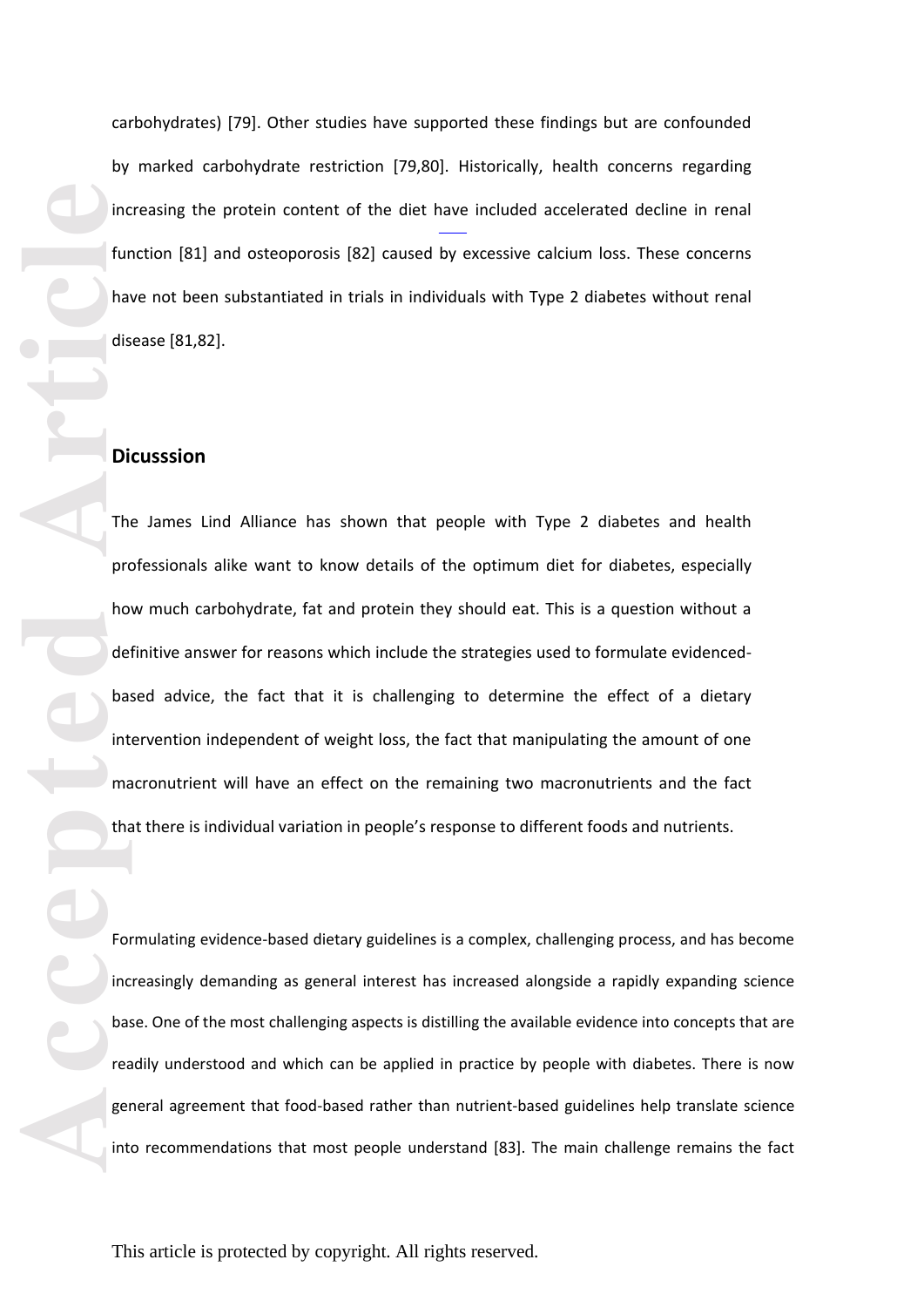accepted **Article**<br>
Article<br>
Article<br>
Article<br>
Article<br>
Article<br>
Article<br>
Article<br>
Article<br>
Article<br>
Article<br>
Article<br>
Article<br>
Article<br>
Article<br>
Article<br>
Article<br>
Article<br>
Article<br>
Article<br>
Article<br>
Article<br>
Article<br>
Arti that much of the dietary evidence for people with Type 2 diabetes is derived from studies that manipulate macronutrients rather than food. For example, despite data supporting the substitution of saturated fat with unsaturated fat in reducing CVD risk [52,53], focusing narrowly on the fat content may not include accurate consideration of the nutritional influence of the foods containing the fat and the individual's dietary pattern. Studies have demonstrated the efficacy of the Mediterranean -style dietary pattern for CVD prevention where the focus was on incorporating olive oil, nuts and seeds, reducing butter and replacing red meat with fish and white meat [51]. This food -based approach was successful in meeting nutritional targets for reducing SFA s by emphasi zing a dietary pattern rather than specific nutrients. Different dietary patterns, including Mediterranean -style diets and the DASH (Dietary Approaches to Stop Hypertension) intervention, are associated with improved outcomes in people with Type 2 diabetes and , although these diets are both plant -based and include similar foods, they have very different amounts of macronutrients [30,83], suggesting that specific foods and dietary patterns may have more influence than macronutrients. Research that focuses on individual nutrients is limited by definition, as it cannot take into account the complexity of interdependence between foods and their effects on diabetes outcomes [85].

In the UK, >90% of people with Type 2 diabetes are overweight or obese and would benefit from weight loss [86], and Diabetes UK recommends this as the primary strategy for improving glycaemic control and reducing cardiovascular risk [11]. There is no evidence of superiority of one weight-loss strategy over another and, for this reason, it is recommended that people with Type 2 diabetes adopt a dietary approach that suits their lifestyle, that they are able to sustain over the long term and that has a positive impact on their quality of life. The contradictory results of some studies and media interest combine to cause confusion . This is best illustrated by the recent reports of the effects of low -carbohydrate diets. Low -carbohydrate diets are suggested to be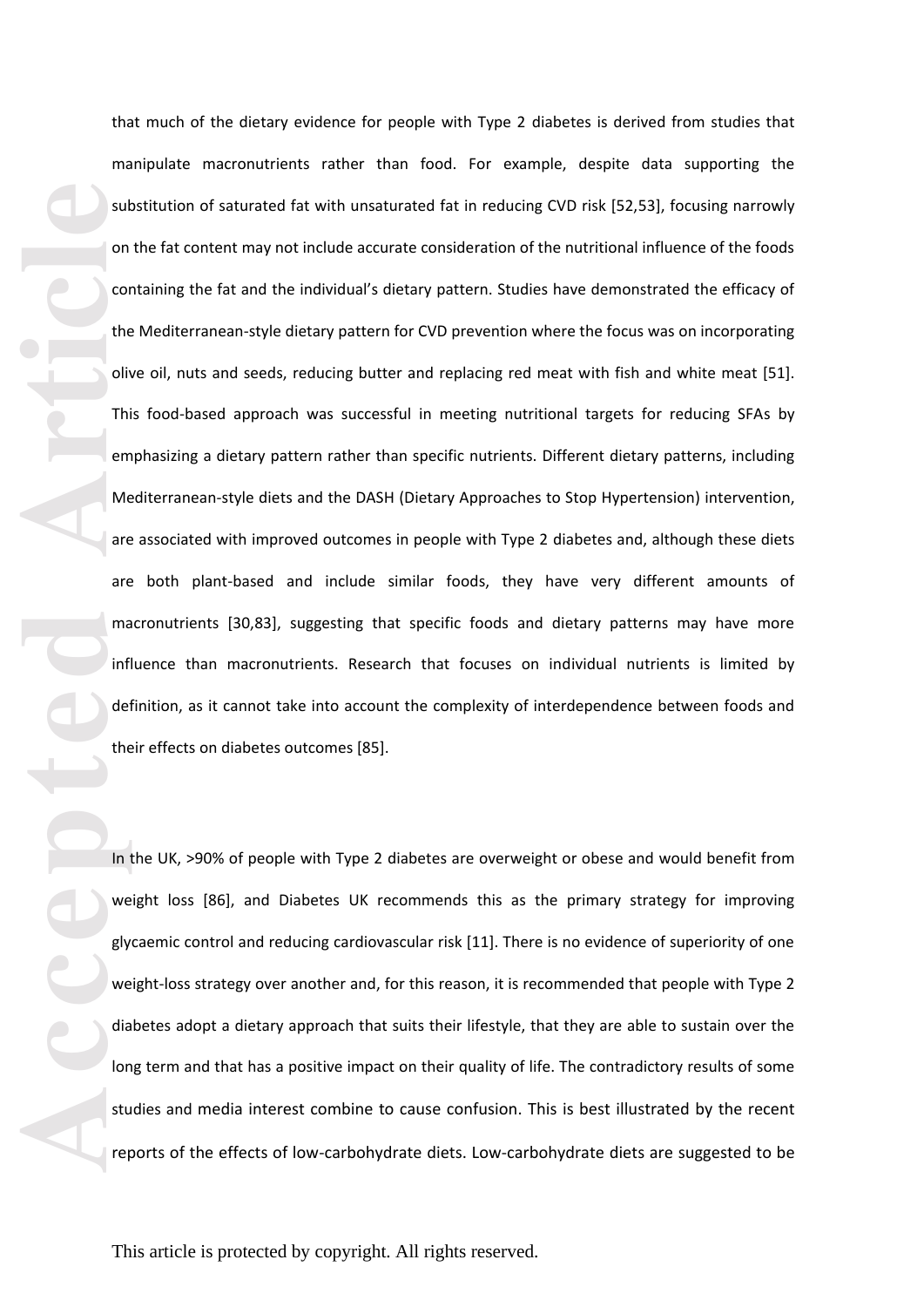the answer to the Type 2 diabetes epidemic, based on the observation that carbohydrate foods have the most pronounced effect on postprandial blood glucose levels. However, despite the contradictory results of individual RCTs, and , although these diets are effective for weight loss and improvements in glycaemic control, most meta -analyses have reported that there is either no advantage for glycaemic control when comparing low -carbohydrate diets with other strategies over the long term, or that the reductions in  $HbA_{1c}$  may be of statistical, but not clinical, significance. The same applies to studies comparing low -fat and high -protein diets, and it appears that if weight loss is achieved, then the macronutrient content of the diet is of minor importance [87]. For this reason, Diabetes UK recommends a variety of strategies for weight loss, including low-carbohydrate, energy restriction, low-fat healthy eating and Mediterranean -style diets and the key is to individuali ze advice.

**Accessible**<br> **Accessible**<br> **Article**<br> **Article**<br> **Article**<br> **Article**<br> **Article**<br> **Article**<br> **Article**<br> **Article**<br> **Article**<br> **Article**<br> **Article**<br> **Article**<br> **Article**<br> **Article**<br> **Article**<br> **Article**<br> **Article**<br> **Articl** In conclusion, to date, there is no evidence of an optimal amount of dietary macronutrients for people with Type 2 diabetes, and most guidelines and recommendations emphasize the need for individualization and taking into account culture, food availability and personal preference. People with Type 2 diabetes should be offered structured education , including nutritional advice, and should be supported in their choice of diet for weight loss, if appropriate, and for improving glycaemic control and reducing cardiovascular risk. Food -based guidelines are recommended, and dietary advice should be expressed in these terms rather than as macronutrients.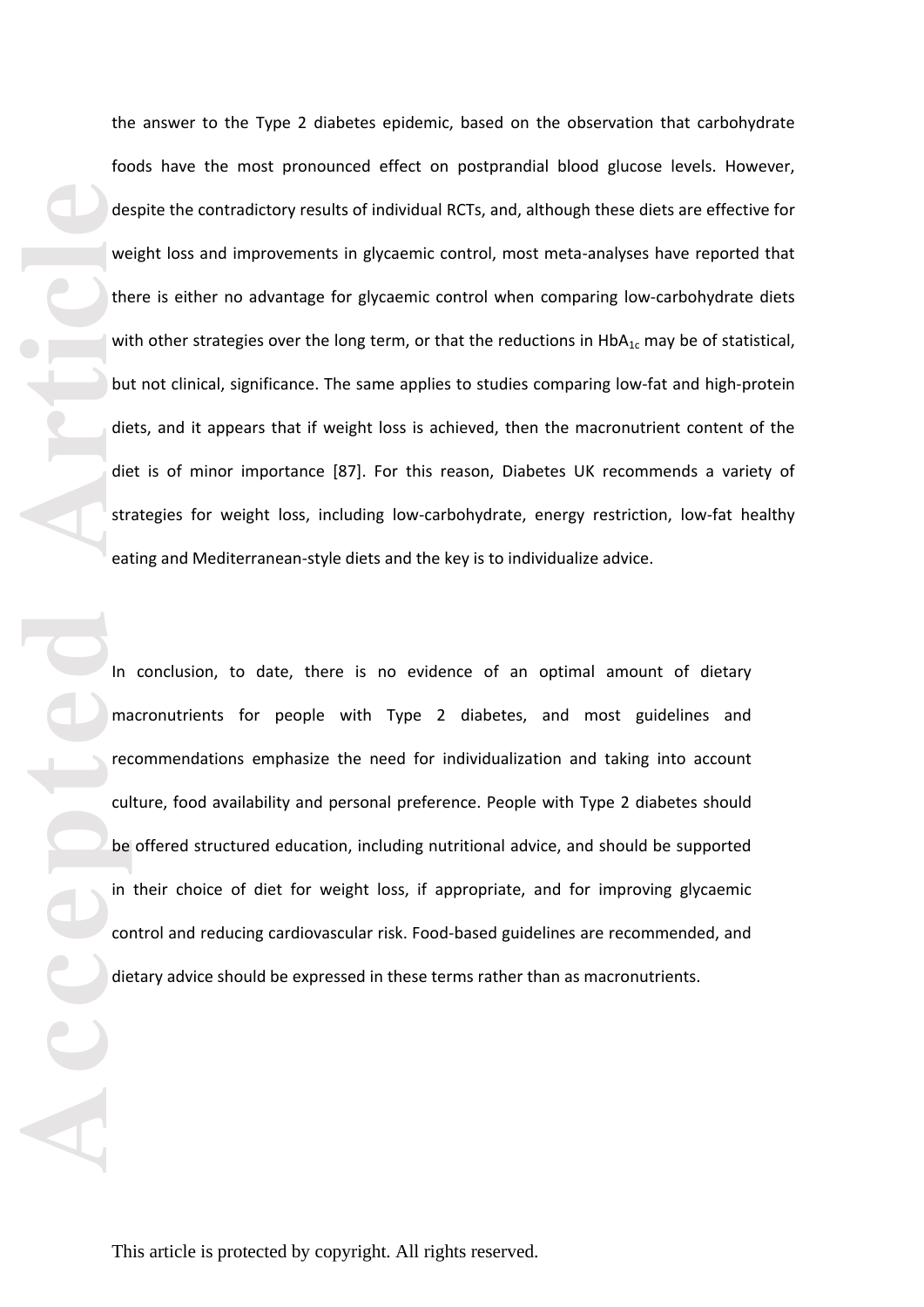# **References**

- 1. International Diabetes Federations. IDF Diabetes Atlas, 8<sup>th</sup> edition. IDF, 2017. Available at: http://www.diabetesatlas.org. Last accessed 8 May 2018.
- 2. Diabetes Prevalence Model 2016. Available at https://www.gov. uk/government/publications/diabetes-prevalence-estimates-for-localpopulations. Last accessed 8 May 2017.
- 3. Begum M, Lewison G, Sommariva S, Ciani O, Tarricone R, Sullivan R. European diabetes research and its funding, 2002 -2013. *Diabet Med* 2017; **34**: 1354 –1360.
- 4. Lloyd K, White J. Democratizing clinical research. *Nature* 2011; **474**: 277 –278.
- 5. Chalmers I, Atkinson P, Fenton M, Firkins L, Crowe S, Cowan K. Tackling treatment uncertainties together: the evolution of the James Lind Initiative, 2003 -2013. *J R Soc Med* 2013; **106**: 482 –491.
- 6. Gadsby R, Snow R, Daly AC, Crowe S, Matyka K, Hall B *et al*. Setting research priorities for Type 1 diabetes. *Diabet Med* 2012; **29**: 1321 –1326.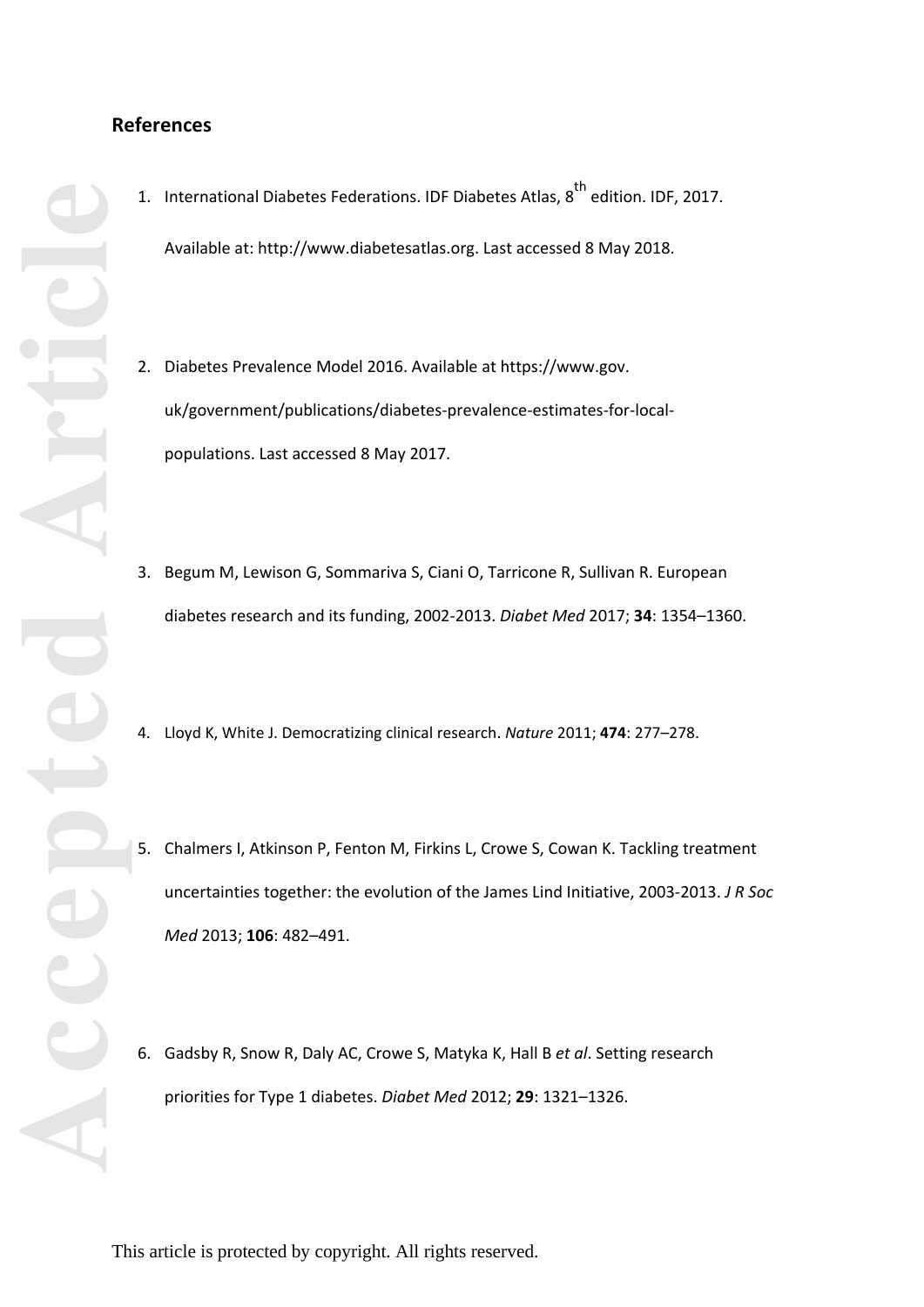- 7. Finer S, Robb P, Cowan K, Daly A, Shah K, Farmer A. Setting the top 10 research priorities to improve the health of people with Type 2 diabetes: a Diabetes UK - James Lind Alliance Priority Setting Partnership. *Diabet Med* 2018 ;**35**:862 –870 .
- 8. Evert AB, Boucher JL, Cypress M, Dunbar SA, Franz MJ, Mayer -Davis EJ *et al*. Nutrition therapy recommendations for the management of adults with diabetes. *Diabetes Care* 2014; **37** : S120 – 143.
- 9. Mann JI, De Leeuw I, Hermansen K, Karamanos B, Karlström B, Katsilambros N, Riccardi G *et al*; Diabetes and Nutrition Study Group (DNSG) of the European Association. Evidence -based nutritional approaches to the treatment and prevention of diabetes mellitus. *Nutr Metab Cardiovasc Dis* 2004; **14**: 373 – 394.

Diabetes Canada Clinical Practice Guidelines Expert Committee, Sievenpiper JL, Chan CB, Dworatzek PD, Freeze C, Williams SL. Nutrition Therapy. Can J Diabetes 2018; 42: S64--79.

10. Dyson PA, Twenefour D, Breen C, Duncan A, Elvin E, Goff L *et al*. Diabetes UK evidence-based nutrition guidelines for the *pre*vention and management of diabetes. *Diabet Med* 2018; **35**: 541 –547.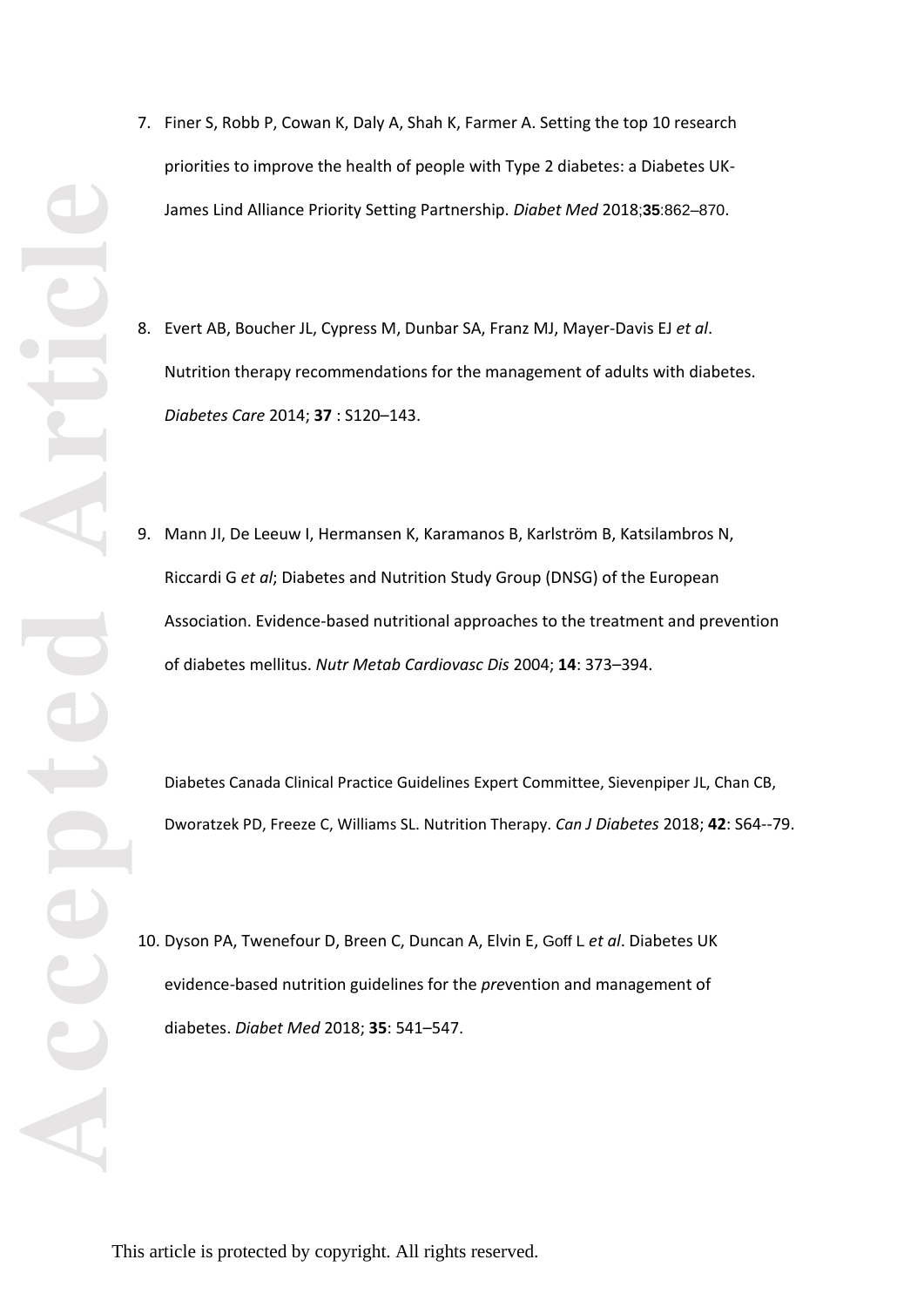- 11. Mellor D, Georgousopoulou E, Mete R. Macronutrient composition for weight loss in obesity. In Hankey C (ed.), *Advanced Nutrition and Dietetics in Obesity*. Oxford: Wiley - Blackwell , 2017.
- 12. Bates B, Lennox A, Prentice A, Bates C, Page P, Nicholson S *et al*. National Diet and Nutrition Survey: Results from Years 1, 2, 3 and 4 (combined) of the Rolling Programme (2008/2009 - 2011/2012). London: Public Health England and The Food Standards Agency , 2014.
- 13. Feinman RD, Pogozelski WK, Astrup A, Bernstein RK, Fine EJ, Westman EC *et al.* Dietary carbohydrate restriction as the first approach in diabetes management: Critical review and evidence base. *Nutrition* 2015; **31**:1 –13.
- 14. Wheeler ML, Pi -Sunyer FX. Carbohydrate issues: type and amount. *J Am Diet Ass* 2008; **108**: S34 –39.
- 16. Ajala O, English P, Pinkney J. Systematic review and meta -analysis of different dietary approaches to the management of type 2 diabetes. *Am J Clin Nutr* 2013; **97**: 505 – 516.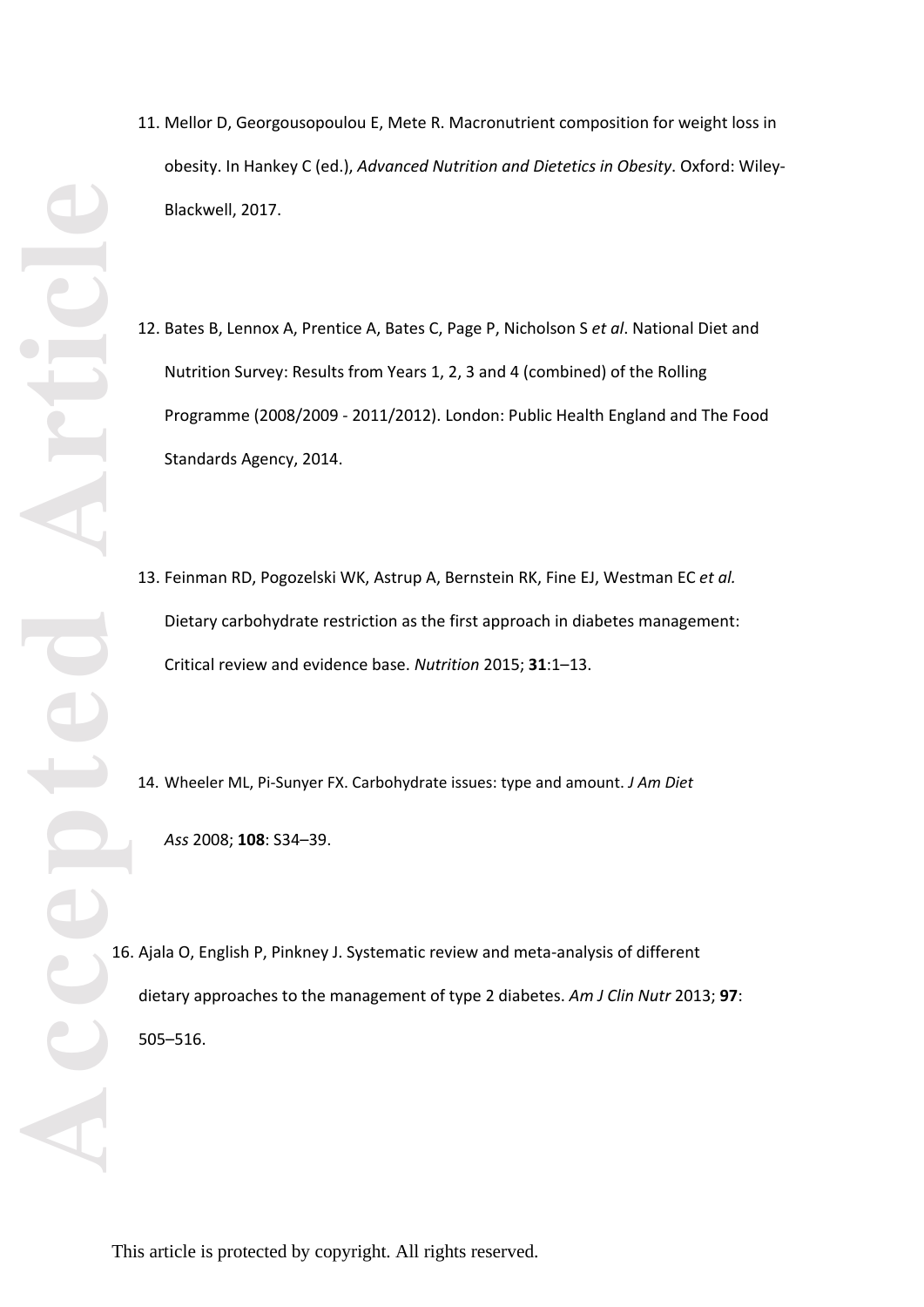- **Accepted Article**
- 17. Castañeda -González LM, Bacardí Gascón M, Jiménez Cruz A. Effects of low carbohydrate diets on weight and glycemic control among type 2 diabetes individuals: a systemic review of RCT greater than 12 weeks. *Nutr Hosp* 2011; **26**: 1270 –1276.
	- 18. Emadian A, Andrews RC, England CY, Wallace V, Thompson JL. The effect of macronutrients on glycaemic control: a systematic review of dietary randomised controlled trials in overweight and obese adults with type 2 diabetes in which there was no difference in weight loss between treatment groups. *Br J Nutr* 2015; **114**: 1656 –1666.

19. Fan Y, Di H, Chen G, Mao X, Liu C. Effects of low carbohydrate diets in individuals with type 2 diabetes: systematic review and meta -analysis. *Int J Clin Exp Med*  2016; **9**: 11166 –11174.

20. Huntriss R, Campbell M, Bedwell C. The interpretation and effect of a low carbohydrate diet in the management of type 2 diabetes: a systematic review and meta -analysis of randomised controlled trials. *Eur J Clin Nutr* 2018; **72**: 311 – 325.

21. Meng Y, Bai H, Wang S, Li Z, Wang Q, Chen L. Efficacy of low carbohydrate diet for type 2 diabetes mellitus management: A systematic review and meta -analysis of randomized controlled trials. *Diabetes Res Clin Pract* 2017; **131**: 124 –131.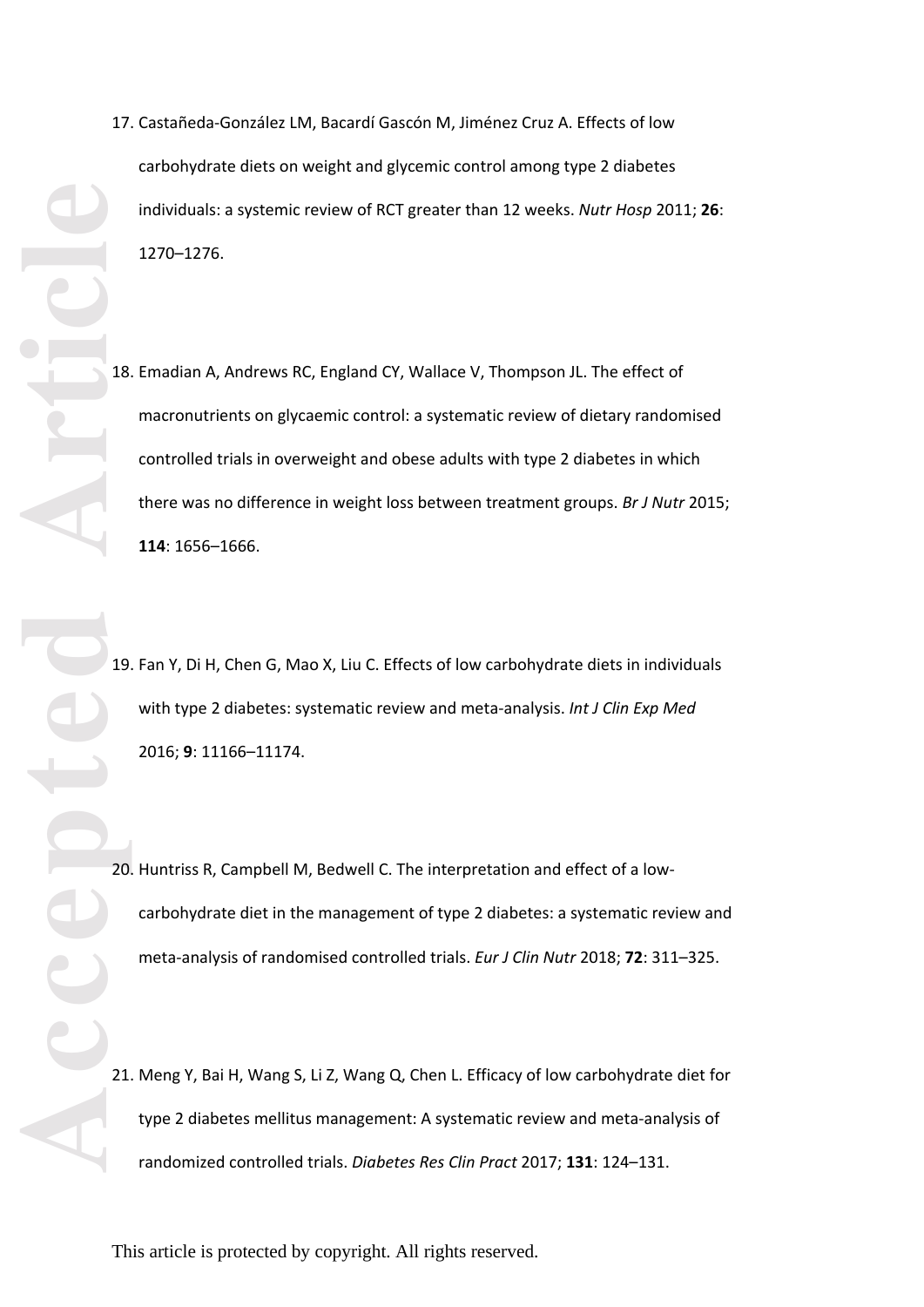Extracted Manual Contracted Manual Contracted Manual Contracted Manual Contracted Manual Contracted Manual Contracted Manual Contracted Manual Contracted Manual Contracted Manual Contracted Manual Contracted Manual Contrac carbohydrate restriction on glycemic control in adults with diabetes: A systematic review and metaanalysis. *Diabetes Res Clin Pract* 2018; **139**: 239–252. 23. Schwingshackl L, Chaimani A, Hoffmann G, Schwedhelm C, Boeing H. A network

meta-analysis on the comparative efficacy of different dietary approaches on glycaemic control in patients with *type 2 diabetes mellitu*s. *Eur J Epidemiol* 2018; **33**: 157–170.

22. Sainsbury E, Kizirian NV, Partridge SR, Gill T, Colagiuri S, Gibson AA. Effect of dietary

24. Snorgaard O, Poulsen GM, Andersen HK, Astrup A. Systematic review and metaanalysis of dietary carbohydrate restriction in patients with type 2 diabetes. *BMJ Open Diabetes Res Care* 2017; **5**: e000354.

25. Breen C, McKenzie K, Yoder R, Ryan M, Gibney MJ, O'Shea D. A qualitative investigation of patients' understanding of carbohydrate in the clinical management of type 2 diabetes. *J Hum Nutr Diet* 2016; **29**:146–155.

26. McArdle PD, Greenfield SM, Avery A, Adams GG, Gill PS. Dietitians' practice in giving carbohydrate advice in the management of type 2 diabetes: a mixed methods study. *J Hum Nutr Diet* 2017; **30**: 385–393.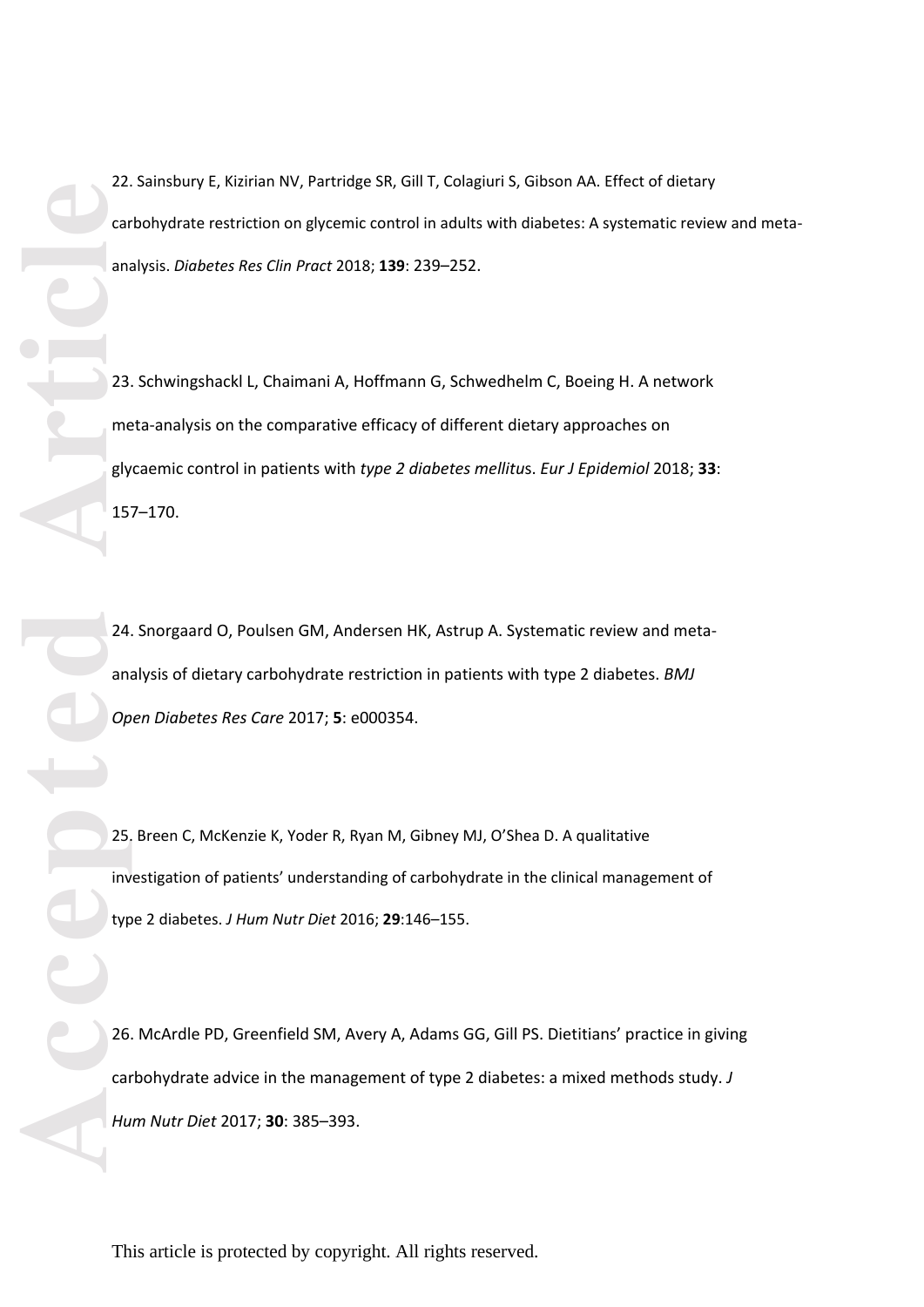27. Raynor HA, Anderson AM, Miller GD, Reeves R, Delahanty LM, Vitolins MZ *et al*. Partial meal replacement plan and quality of the diet at 1 Year: Action for health in diabetes (LookAHEAD) Trial. *J Acad Nutr Diet* 2015; **115**: 731 – 742.

28. Bueno NB, De Melo ISV, De Oliveira SL, Da Rocha Ataide T. Very -low -carbohydrate ketogenic diet v. low-fat diet for long-term weight loss: A meta-analysis of Randomised controlled trials. *Br J Nutr* 2013; **110**: 1178 –1187.

29. Van Wyk HJ, Davies JS, Davis RE. A critical review of meta -analyses of low carbohydrate diets in subjects with Type 2 diabetes. *Diabet Med* 2016; **33** : 148 – 157.

30. Esposito K, Maiorino MI, Bellastella G, Chiodini P, Panagiotakos D, Giugliano D. A journey into a Mediterranean diet and type 2 diabetes: a systematic review with meta -analyses. *BMJ Open* 2015; **5**: e008222.

31. Pawlak R. Vegetarian Diets in the Prevention and Management of Diabetes and Its Complications. *Diabetes Spectr* 2017; **30**: 82 –88.

32. Thomas D, Elliott EJ. Low glycaemic index, or low glycaemic load, diets for diabetes mellitus. *Cochrane database Syst Rev* 2009; **1**: CD006296.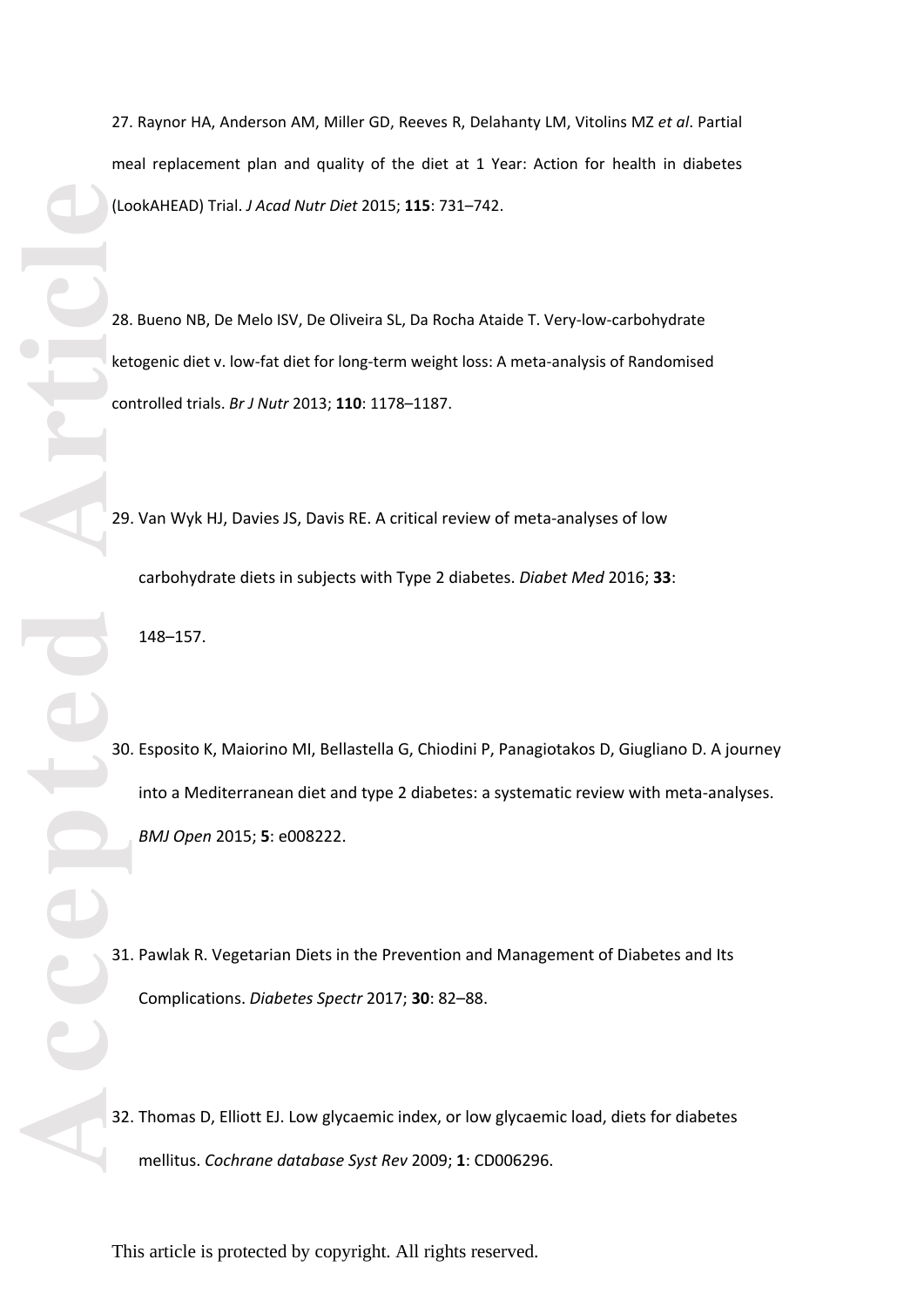- 33. Wang Q, Xia W, Zhao Z, Zhang H. Effects comparison between low glycemic index diets and high glycemic index diets on HbA1c and fructosamine for patients with diabetes: A systematic review and meta-analysis. *Prim Care Diabetes* 2015; **9**: 362–369.
- 34. Ojo O, Ojo O, Adebowale F, Wang X-H. The effect of dietary glycaemic index on glycaemia in patients with Type 2 diabetes: A systematic review and meta-analysis of randomized controlled trials. Nutrients 2018; **10**: E373.
- 35. McRae MP. Dietary Fiber Intake and Type 2 Diabetes Mellitus: An Umbrella Review of Meta-analyses. *J Chiropr Med* 2018; **17**: 44–53.
- 36. Public Health England, PHE. National Diet & Nutrition Survey: Results from Years 1-4 (combined) of the Rolling Programme (2008/9 to 2011/12). London; 2014. Available at: https://www.gov.uk/government/statistics/national-diet-and-nutrition-survey-results-fromyears-1-to-4-combined-of-the-rolling-programme-for-2008-and-2009-to- 2011 - and-2012. Last accessed 13 June 2018.
- 37. Scientific Advisory Committee on Nutrition and Health. Carbohydrates and health. SACNE. 2016; London: TSO.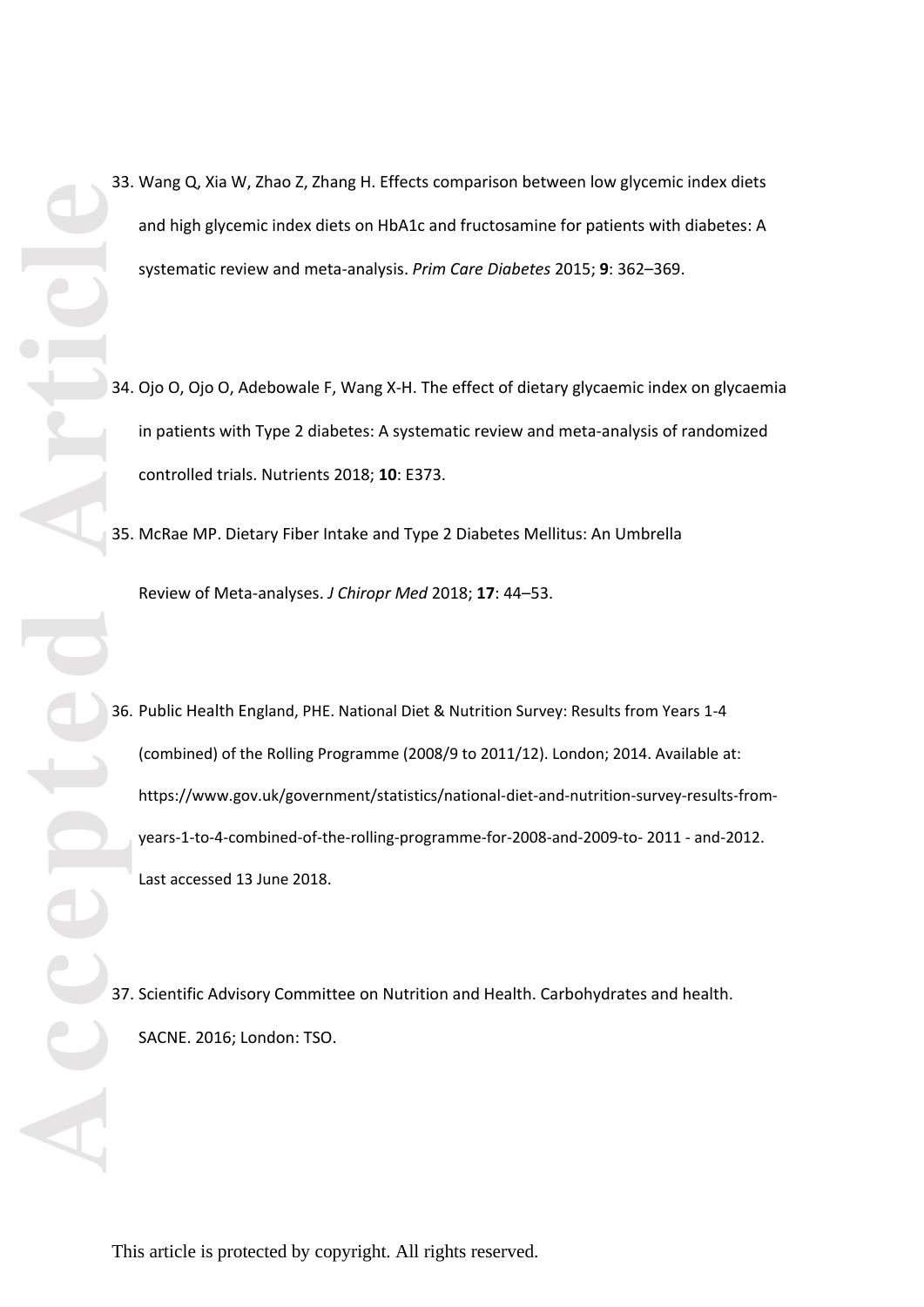- **Accepted Article**
- 38. Cozma AI, Sievenpiper JL, de Souza RJ, Chiavaroli L, Ha V, Wang DD *et al*. Effect of fructose on glycemic control in diabetes. *Diabetes Care* 2012 **35**: 1611 –1620.
	- 39. Feinman RD, Volek JS. Low carbohydrate diets improve atherogenic dyslipidemia even in the absence of weight loss. *Nutr Metab* 2006; **3**:24.
	- 40. Shafique M, Russell S, Murdoch S, Bell JD, Guess N. Dietary intake in people consuming a low -carbohydrate diet in the UK Biobank. *J Hum Nutr Diet* 2018; **31**: 228 – 238.
	- 41. Astrup A, Dyerberg J, Elwood P, Hermansen K, Hu FB, Jakobsen MU *et al*. The role of reducing intakes of saturated fat in the prevention of cardiovascular disease: where does the evidence stand in 2010? *Am J Clin Nutr* 2011; **93**: 684 –688.
	- 42. Imamura F, Micha R, Wu JH, de Oliveira Otto MC, Otite FO, Abioye AI *et al*. Effects of saturated fat, polyunsaturated fat, monounsaturated fat and carbohydrate on glucose insulin homeostasis: A systematic review and meta -analysis of randomised controlled feeding trials. *PLoS Med* 2016; **13**: e1002087.
	- 43. Holt SH, Miller JC, Petocz P. An insulin index of foods: the insulin demand generated by 1000 -kJ portions of common foods. *Am J Clin Nutr* 1997; **66**: 1264 –1276.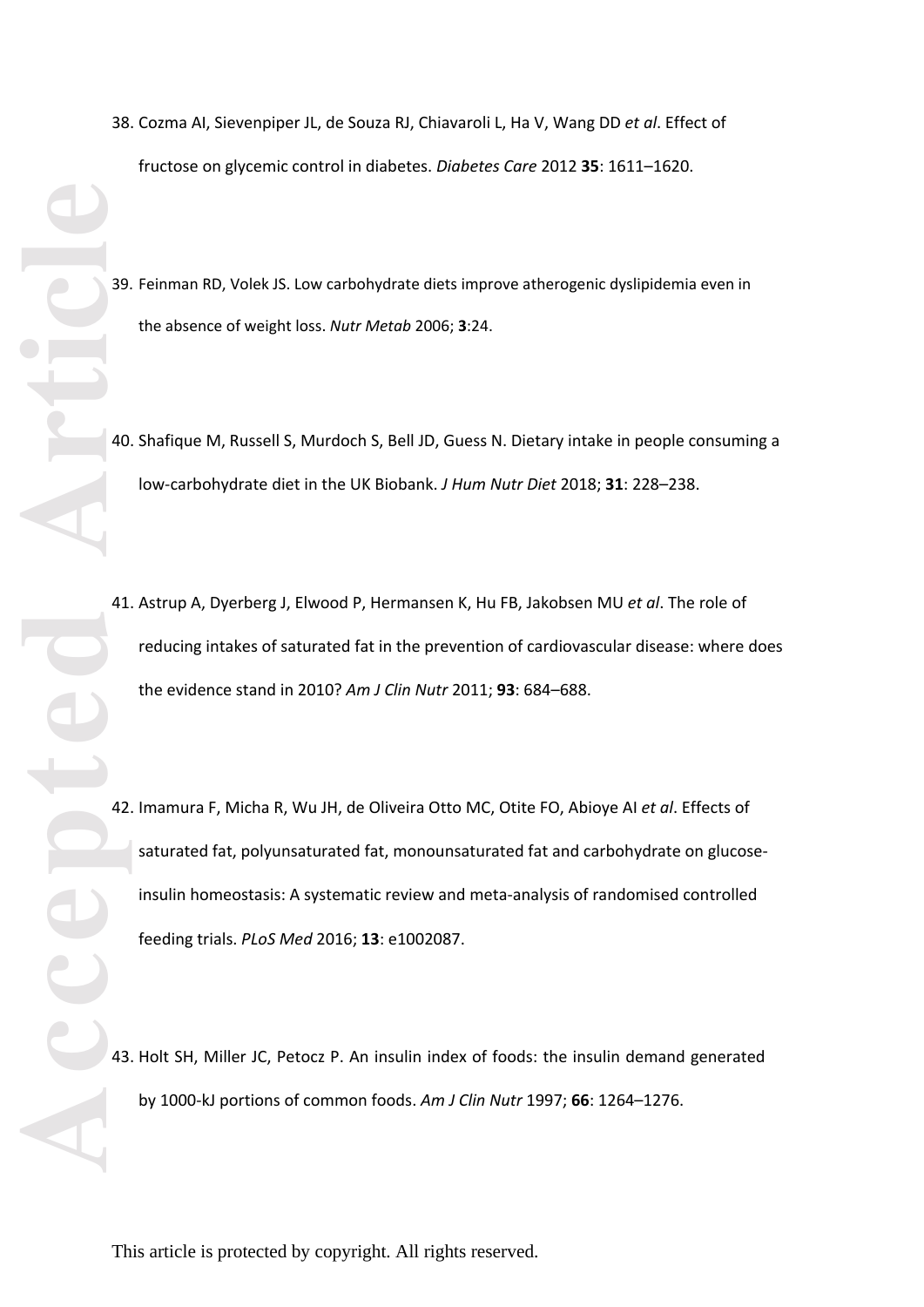- 44. Scientific Advisory Committee on Nutrition. Saturated fats and health: draft SACN report. London; PHE, 2018.
- 45. Harcombe Z, Baker JS, Cooper SM, Davies B, Sculthorpe N, DiNicolantonio JJ *et al*. Evidence from randomised controlled trials did not support the introduction of dietary fat guidelines in 1977 and 1983: a systematic review and meta -analysis. *Open Heart* 2015; **2**: e000196.

46. Teicholz N. The scientific report guiding the US dietary guidelines: is it

scientific? *BMJ* 2015; **351**: h4962.

47. Department of Health. Dietary reference values for food energy and nutrients for the United Kingdom. London : HMSO, 1991.

48. European Food Safety Authority. Scientific opinion on dietary reference values for fats, including saturated fatty acids, polyunsaturated fatty acids, monounsaturated fatty acids, trans fatty acids, and cholesterol. *EFSA J* 2010; **8**: 1461.

49. Diabetes UK. Evidence -based nutrition guidelines for the prevention and management of diabetes. Available at https://www.diabetes.org.uk/professionals/position -statements -reports/food -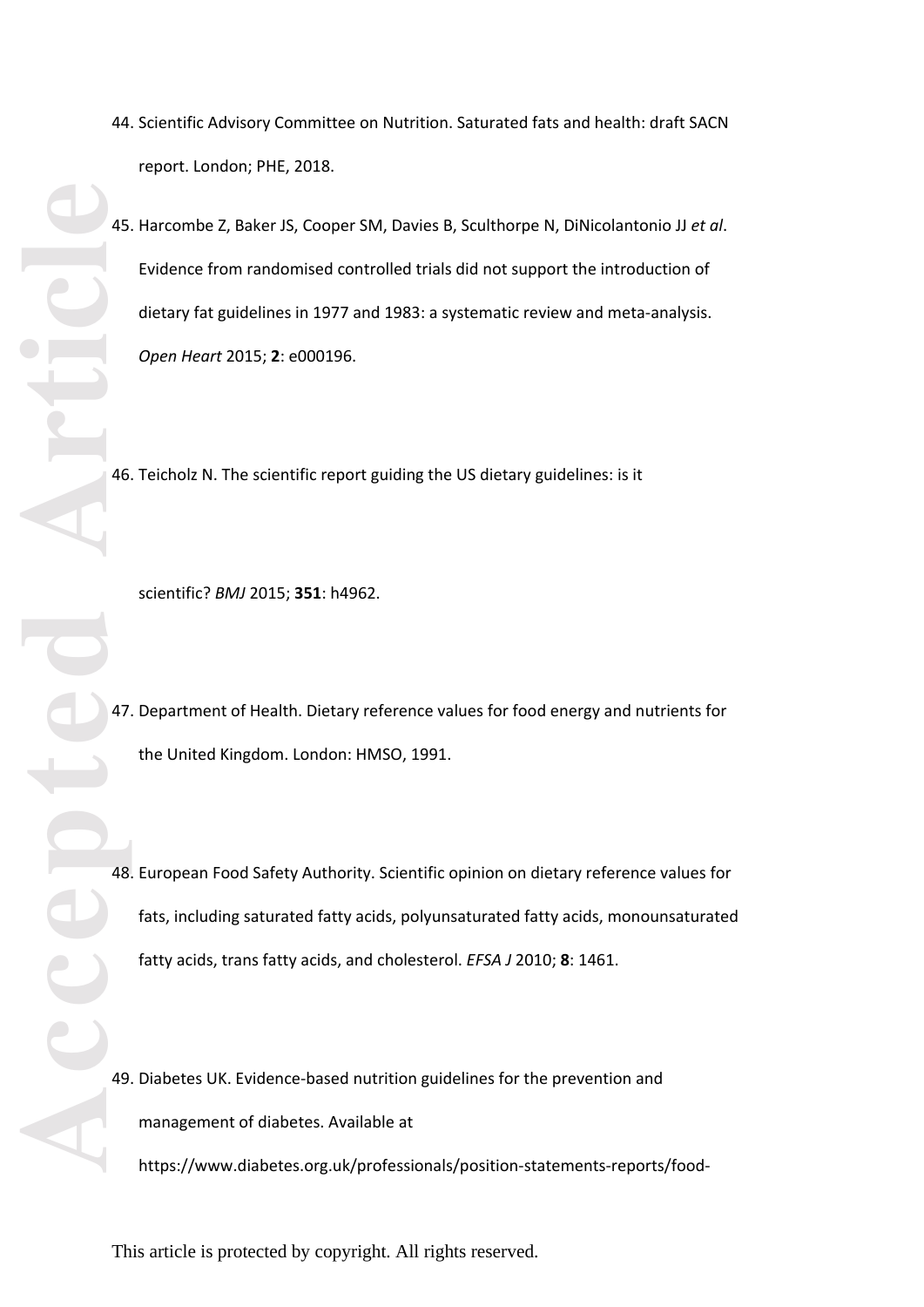nutrition-lifestyle/evidence-based-nutrition-guidelines-for-the-prevention-andmanagement -of -diabetes. Last accessed 14 June 2018.

- 50. Look AHEAD Research Group, Wing RR, Bolin P, Brancati FL, Bray GA, Clark JM *et al*. Cardiovascular effects of intensive lifestyle intervention in type 2 diabetes. *N Engl J Med* 2013; **369**: 145 – 154.
- 51. Estruch R, Ros E, Salas -Salvado J, Covas MI, Corella D, Aros F *et al*. Primary prevention of cardiovascular disease with a Mediterranean diet supplemented with extra -virign olive oil or nuts*. N Engl J Med* 2018 ; 378(25):e34.
- 52. Guasch -Ferre M, Babio N, Martinez -Gonzalez MA, Corella D, Ros E, Martin -Pelaez S *et al*. Dietary fat intake and risk of cardiovascular disease and all -cause mortality in a population at high risk of cardiovascular disease. *Am J Clin Nutr*  2015; **102**: 1563 –1573.
- 53. Chowdhury R, Warnakula S, Kunutsor S, Crowe F, Ward HA, Johnson L *et al*. Association of dietary, circulating, and supplement fatty acids with coronary risk: a systematic review and meta -analysis. *Ann Intern Med* 2014; **160**: 398 –406.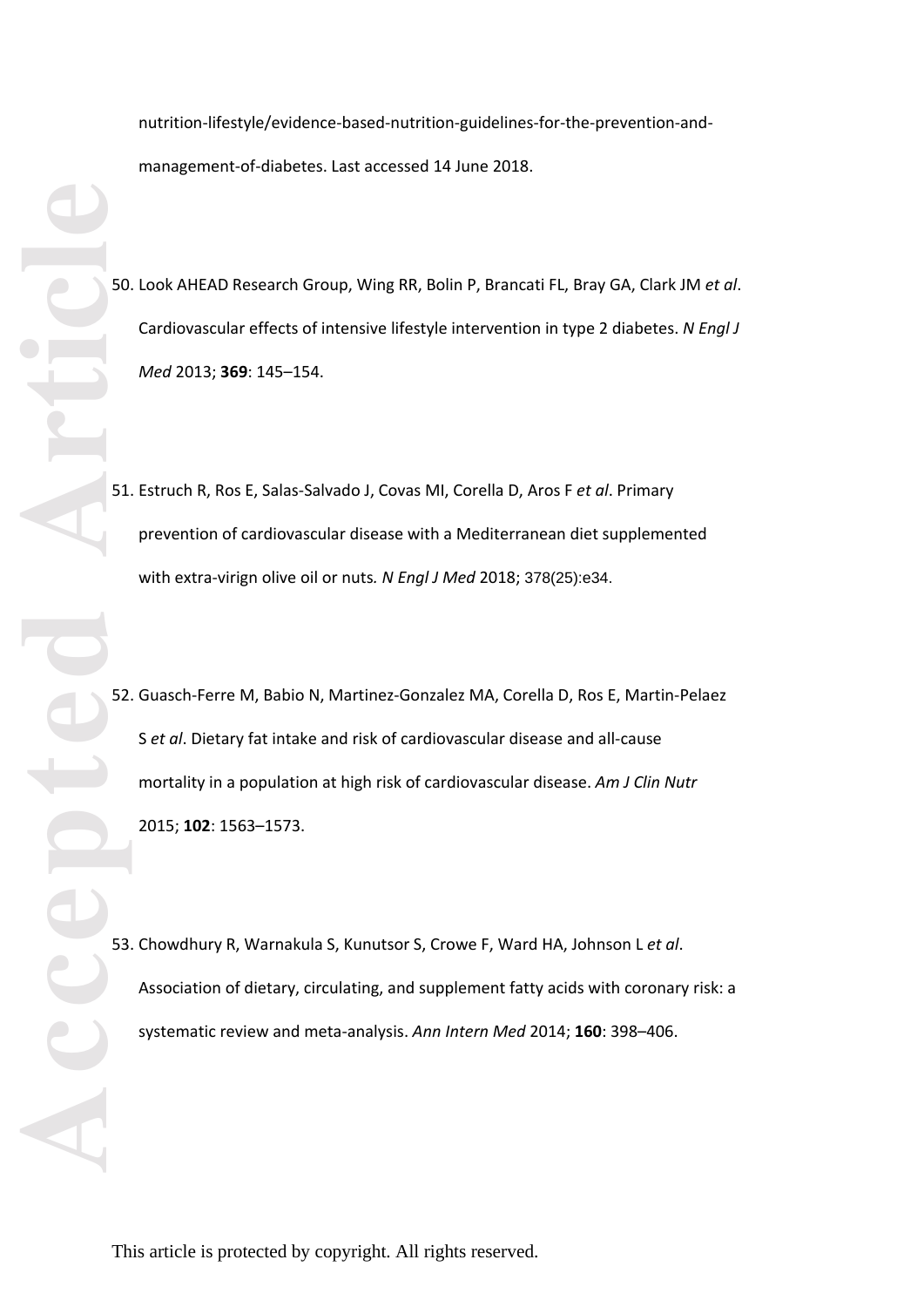54. Tay J, Thompson CH, Luscombe -Marsh ND, Wycherley TP, Noakes M, Buckley JD *et*  al. Effects of an energy-restricted low-carbohydrate, high unsaturated fat/low saturated fat diet versus a high-carbohydrate, low-fat diet in type 2 diabetes: A 2year randomized clinical trial. *Diabetes Obes Metab* 2018; **20**: 858 – 871.

National Obesity Forum. Eat fat, cut the carbs and avoid snacking to reverse obesity and type 2 diabetes. NOF/PHC, 2016. Available at: https://phcuk.org/wp content/uploads/2016/05/Eat-Fat-Cut-The-Carbs-and-Avoid-Snacking-To-Reverse-Obesityand-Type-2-Diabetes-National-Obesity-Forum-Public-Health-Collaboration.pdf. Last accessed 12 June 2018.

55. Li Y, Hruby A, Bernstein AM, Ley SH, Wang DD, Chiuve SE, Sampson L *et al*. Saturated fats compared with unsaturated fats and sources of carbohydrates in relation to risk of coronary heart disease: A prospective cohort study. *J Am Coll Cardiol* 2015; **66**: 1538 –1548.

57. Clifton PM, Keogh JB. E ffects of Different Weight Loss Approaches on CVD Risk. *Curr Atheroscler Rep* 2018; **20**: 27.

58. Gibson AA, Seimon RV, Lee CM, Ayre J, Franklin J, Markovic TP *et al*. Do ketogenic diets really suppress appetite? A systematic review and meta -analysis. *Obes Rev* 2015; **16**: 64 –76.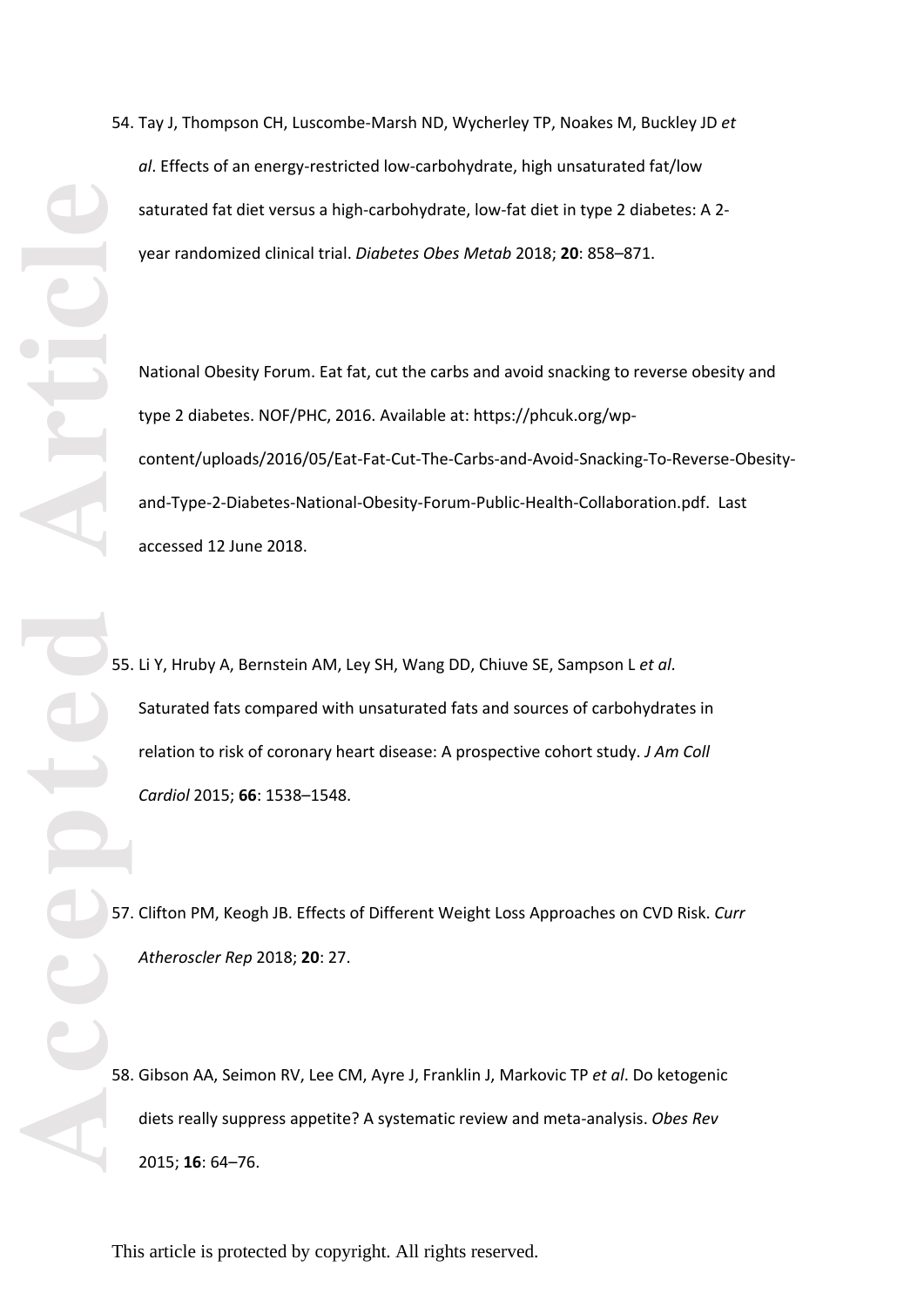- 59. Newsholme P, Brennan L, Rubi B, Maechler P. New insights into amino acid metabolism, beta-cell function and diabetes. *Clin Sci (Lond)* 2005; **108**: 185–194.
- 60. Dong JY, Zhang ZL, Wang PY, Qin LQ. Effects of high-protein diets on body weight, glycaemic control, blood lipids and blood pressure in type 2 diabetes: meta-analysis of randomised controlled trials. *Br J Nutr* 2013 Sep; **110**: 781–789.
- 61. Bortolotti M, Kreis R, Debard C, Cariou B, Faeh D, Chetiveaux M *et al*. High protein intake reduces intrahepatocellular lipid deposition in humans. *Am J Clin Nutr* 2009; **90**: 1002–1010.
- 62. Gannon MC, Nuttall FQ. Effect of a high-protein, low-carbohydrate diet on blood glucose control in people with type 2 diabetes. *Diabetes* 2004; **53**: 2375–2382.
- 63. Westman EC, Yancy WS Jr, Mavropoulos JC, Marquart M, McDuffie JR. The effect of a low-carbohydrate, ketogenic diet *versus a* low-gl**yc**emic index diet on glycemic control in type 2 diabetes mellitus. *Nutr Metab (Lond)* 2008; **5**: 36.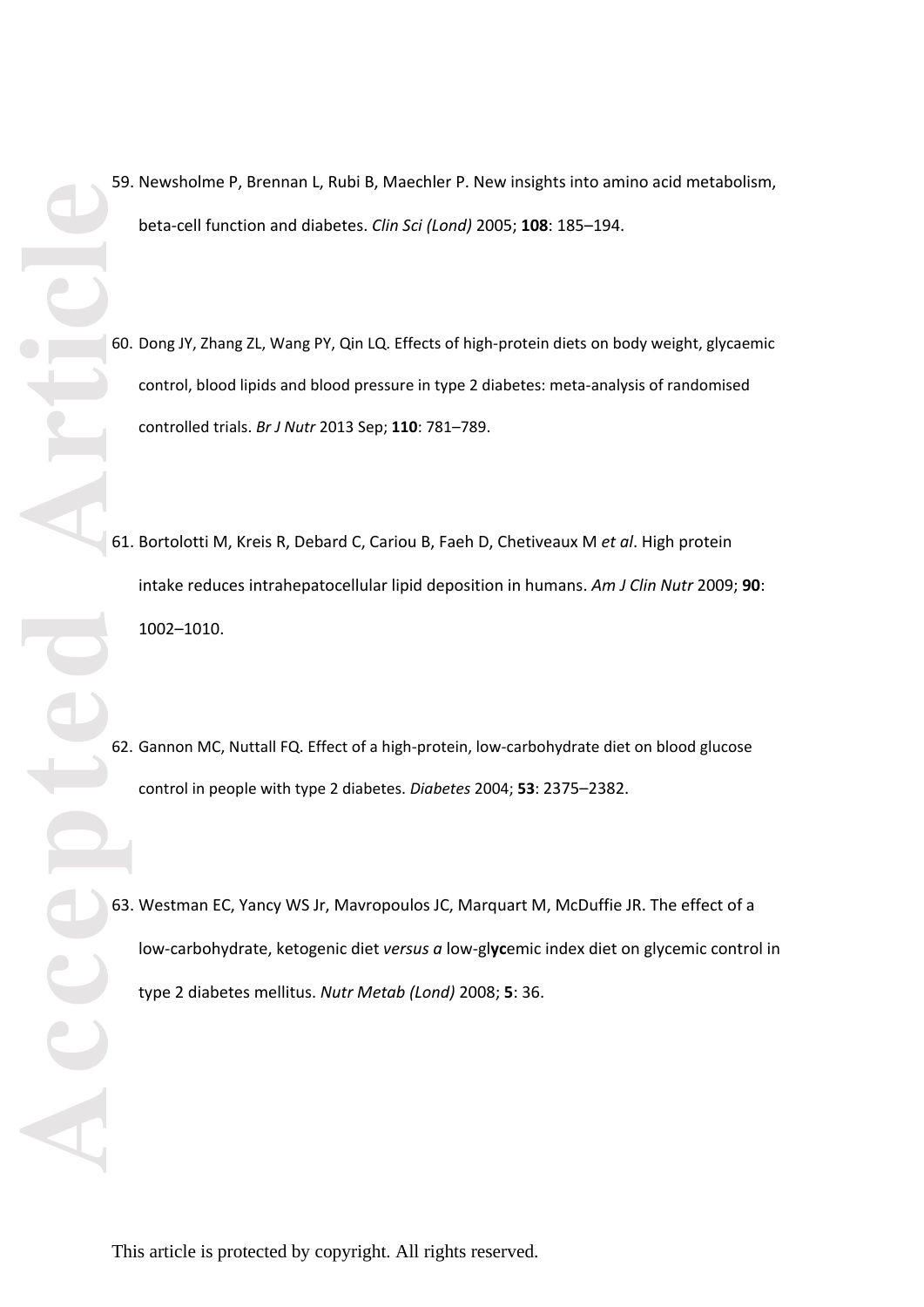- 64. Samkani A, Skytte MJ, Kandel D, Kjaer S, Astrup A, Deacon CF *et al*. A carbohydrate reduced high -protein diet acutely decreases postprandial and diurnal glucose excursions in type 2 diabetes patients. *Br J Nutr* 2018; **119**: 910 –917.
- 65. Gannon MC, Hoover H, Nuttall FQ. Further decrease in glycated hemoglobin following ingestion of a LoBAG30 diet for 10 weeks compared to 5 weeks in people with untreated type 2 diabetes. *Nutr Metab (Lond)* 2010; **7**: 64.
- 66. Luger M, Holstein B, Schindler K, Kruschitz R, Ludvik B. Feasibility and efficacy of an isocaloric high -protein vs. standard diet on insulin requirement, body weight and metabolic parameters in patients with type 2 diabetes on insulin therapy. *Exp Clin Endocrinol Diabetes* 2013; **121**: 286 – 294.
- 67. Watson N, Dyer K, Buckley J, Brinkworth G, Coates A, Parfitt G *et al*. Effects of low -fat diets differing in protein and carbohydrate content on cardiometabolic risk factors during weight loss and weight maintenance in obese adults with type 2 diabetes. *Nutrients* 2016; **8**: pii E289.
- 68. Parker B, Noakes M, Luscombe N, Clifton P. Effect of a high -protein, high monounsaturated fat weight loss diet on glycemic control and lipid levels in type 2 diabetes. *Diabetes Care* 2002; **25**: 425 – 430.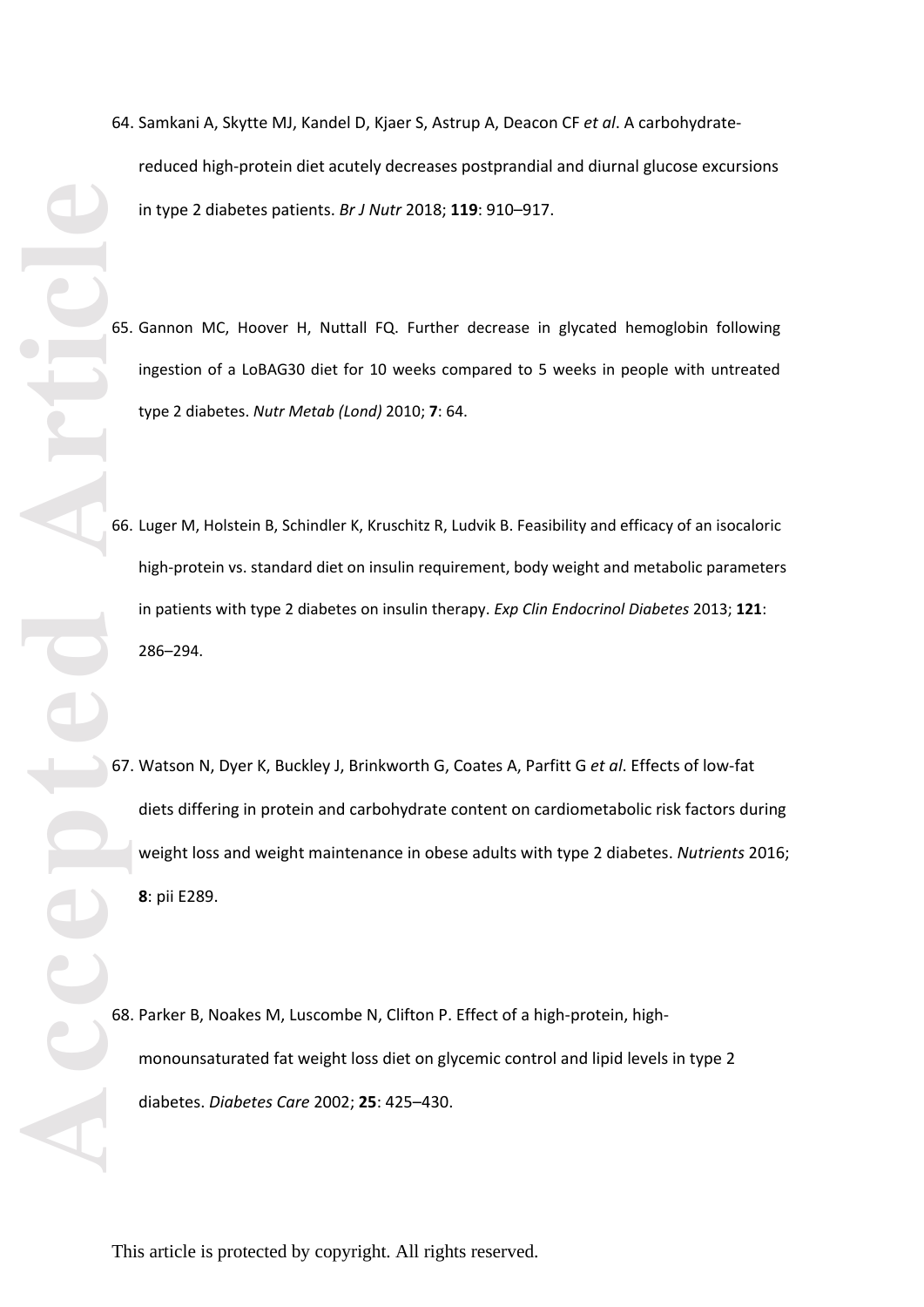- 69. Krebs JD, Elley CR, Parry -Strong A, Lunt H, Drury PL, Bell DA *et al*. The Diabetes Excess Weight Loss (DEWL) trial: a randomised controlled trial of high -protein versus high carbohydrate diets over 2 years in type 2 diabetes. *Diabetologia* 2012; **55**: 905 – 914.
- 70. Ward WK, Bolgiano DC, McKnight B, Halter JB, Porte D Jr. Diminished β cell secretory capacity in patients with noninsulin-dependent diabetes mellitus. *J Clin Invest* 1984; 74 : 1318 –1328.
- 71. Spiller GA, Jensen CD, Pattison TS, Chuck CS, Whittam JH, Scala J. Effect of protein dose on serum glucose and insulin response to sugars. *Am J Clin Nutr* 1987; **46**: 474 – 480.

72. Gannon MC, Nuttall FQ, Saeed A, Jordan K, Hoover H. An increase in dietary protein improves the blood glucose response in persons with type 2 diabetes. *Am J Clin Nutr*  2003; **78**: 734 – 741.

73. Gannon MC, Nuttall FQ. Control of blood glucose in type 2 diabetes without weight loss by modification of diet composition. *Nutr Metab (Lond)* 2006; 3: 16.

74. Rebholz CM, Friedman EE, Powers LJ, Arroyave WD, He J, Kelly TN. Dietary protein intake and blood pressure: a meta -analysis of randomized controlled trials. *Am J Epidemiol* 2012; **176**: S27 –43.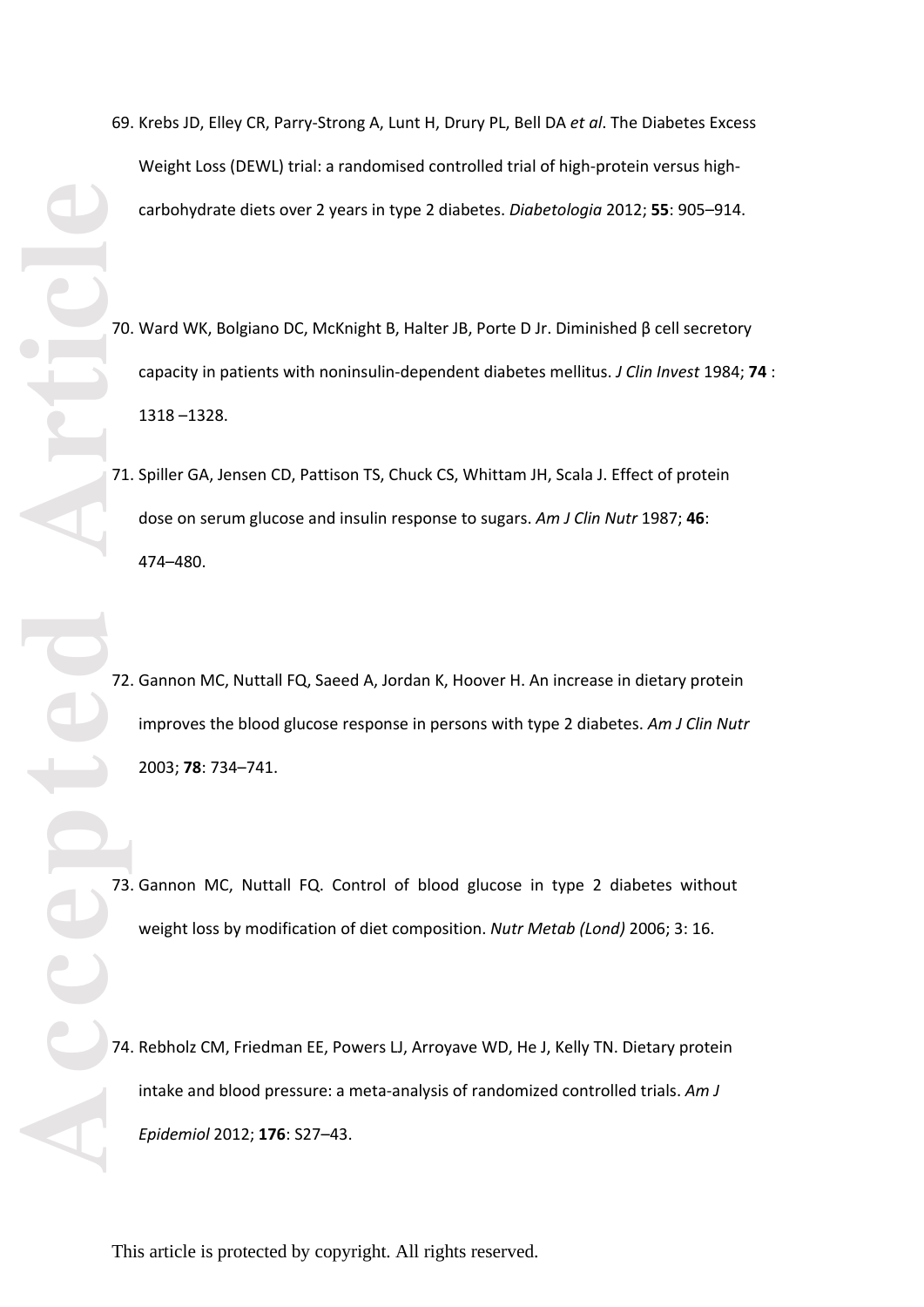75. Tielemans SM, Altorf-van der Kuil W, Engberink MF, Brink EJ, van Baak MA, Bakker SJ *et al*. Intake of total protein, plant protein and animal protein in relation to blood pressure: a meta-analysis of observational and intervention studies. *J Hum Hypertens* 2013; **27**: 564–571.

- 76. Theytaz F, Noguchi Y, Egli L, Campos V, Buehler T, Hodson L, Patterson BW *et al*. Effects of supplementation with essential amino acids on intrahepatic lipid concentrations during fructose overfeeding in humans. *Am J Clin Nutr* 2012; **96**: 1008–1016.
- 77. Markova M, Pivovarova O, Hornemann S, Sucher S, Frahnow T, Wegner K *et al*. Isocaloric diets high in animal or plant protein reduce liver fat and inflammation in individuals with type 2 diabetes. *Gastroenterology* 2017; **152**: 571–585.
- 78. Bortolotti M, Maiolo E, Corazza M, Van Dijke E, Schneiter P, Boss A *et al*. Effects of a whey protein supplementation on intrahepatocellular lipids in obese female patients*. Clin Nutr* 2011; 30: 494–498.
- 79. Mardinoglu A, Wu H, Bjornson E, Zhang C, Hakkarainen A, Räsänen SM *et al*. An integrated understanding of the rapid metabolic benefits of a carbohydraterestricted diet on hepatic steatosis in humans. *Cell Metab* 2018; **27**: 559–571.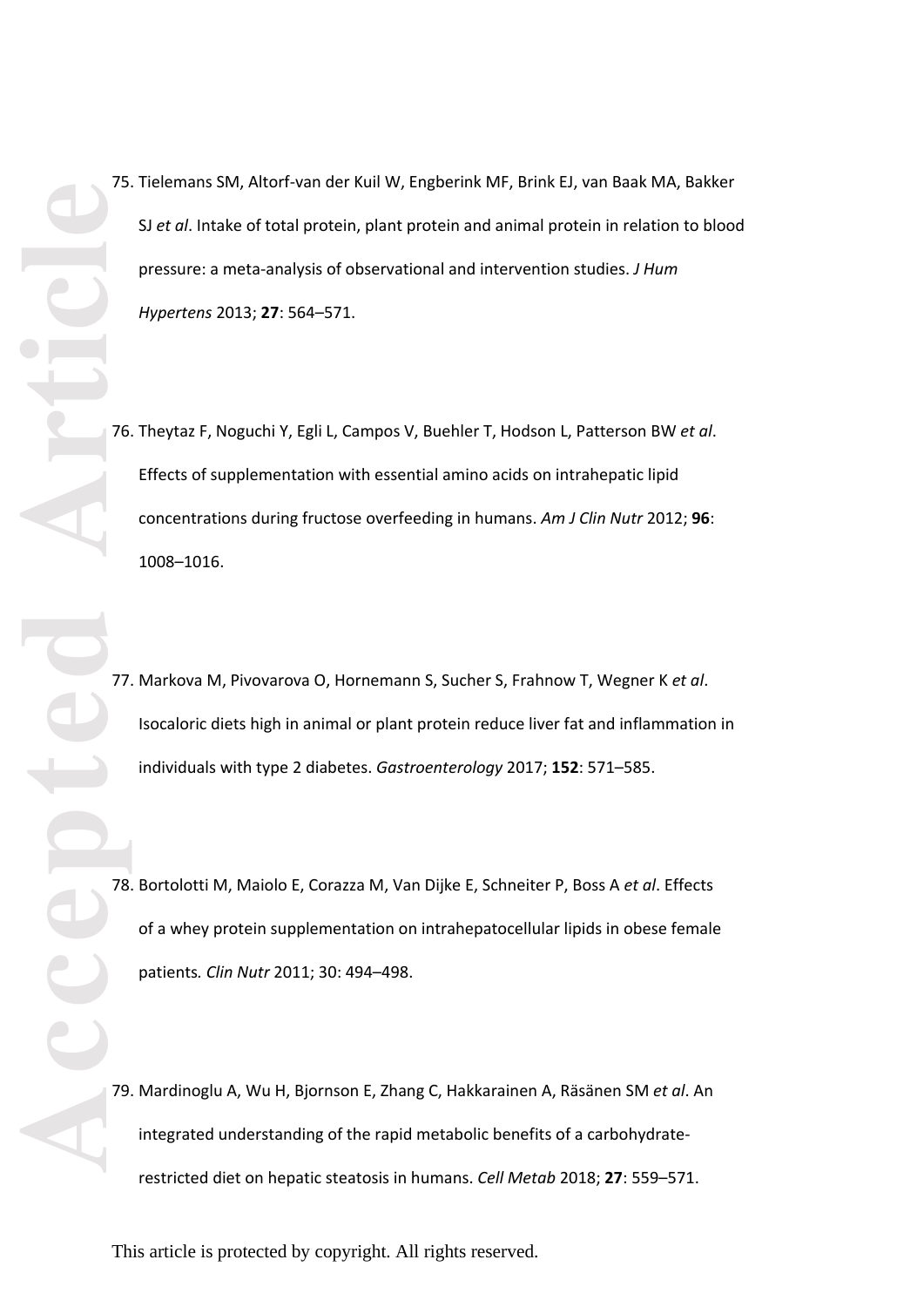- 80. Browning JD, Baker JA, Rogers T, Davis J, Satapati S, Burgess SC. Short-term weight loss and hepatic triglyceride reduction: evidence of a metabolic advantage with dietary carbohydrate restriction. *Am J Clin Nutr* 2011; **93**: 1048–1052.
- 81. Martin WF, Armstrong LE, Rodriguez NR. Dietary protein intake and renal function. *Nutr Metab (Lond)* 2005; **2**: 25.
- 82. Shams-White MM, Chung M, Du M, Fu Z, Insogna KL, Karlsen MC *et al*. Dietary protein and bone health: a systematic review and meta-analysis from the National Osteoporosis Foundation. *Am J Clin Nutr* 2017; **105**: 1528–1543.
- 83. Food and Agriculture Organization of the United Nations/World Health Organization. Preparation and use of food-based dietary guidelines. FAO/WHO, Geneva; 1995.

84. Azadbakht L, Fard NR, Karimi M, Baghaei MH, Surkan PJ, Rahimi M *et al*. Effects of the Dietary Approaches to Stop Hypertension (DASH) eating plan on cardiovascular risks among type 2 diabetic patients: a randomized crossover clinical trial. *Diabetes Care* 2011; **34**: 55–57.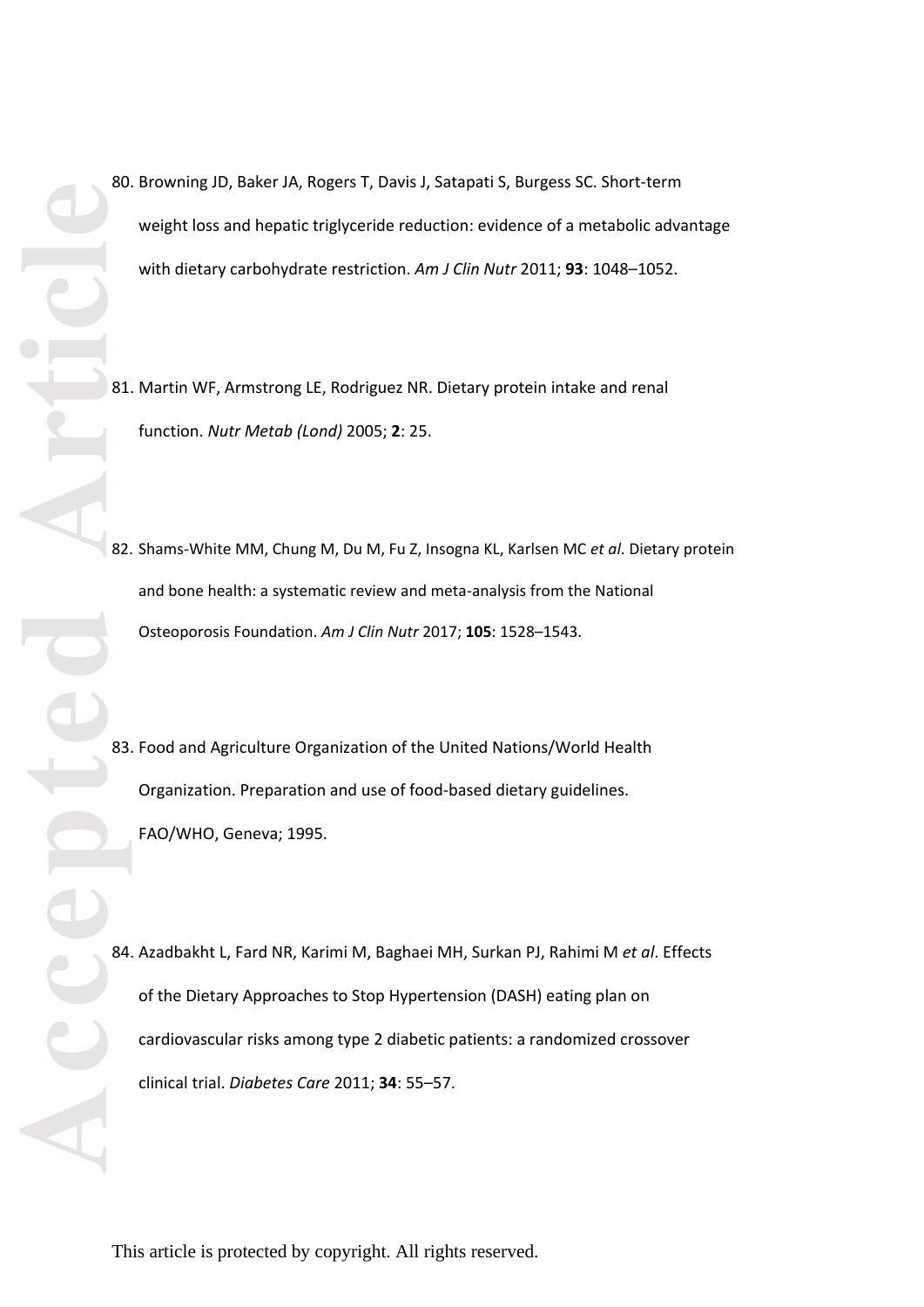- 85. Michels KB, Schulze MB. Can dietary patterns help us detect diet disease associations? *Nutr Res Rev* 2005; **18**: 241 –248.
- 86. Public Health England. Adult obesity and type 2 diabetes. London : PHE, 2014.
- 87. Johnston BC, Kanters S, Bandayrel K, Wu P, Naji F, Siemieniuk RA *et al*. Comparison of weight loss among named diet programs in overweight and obese adults: a meta -analysis. *JAMA* 2014; **312**: 923 – 933.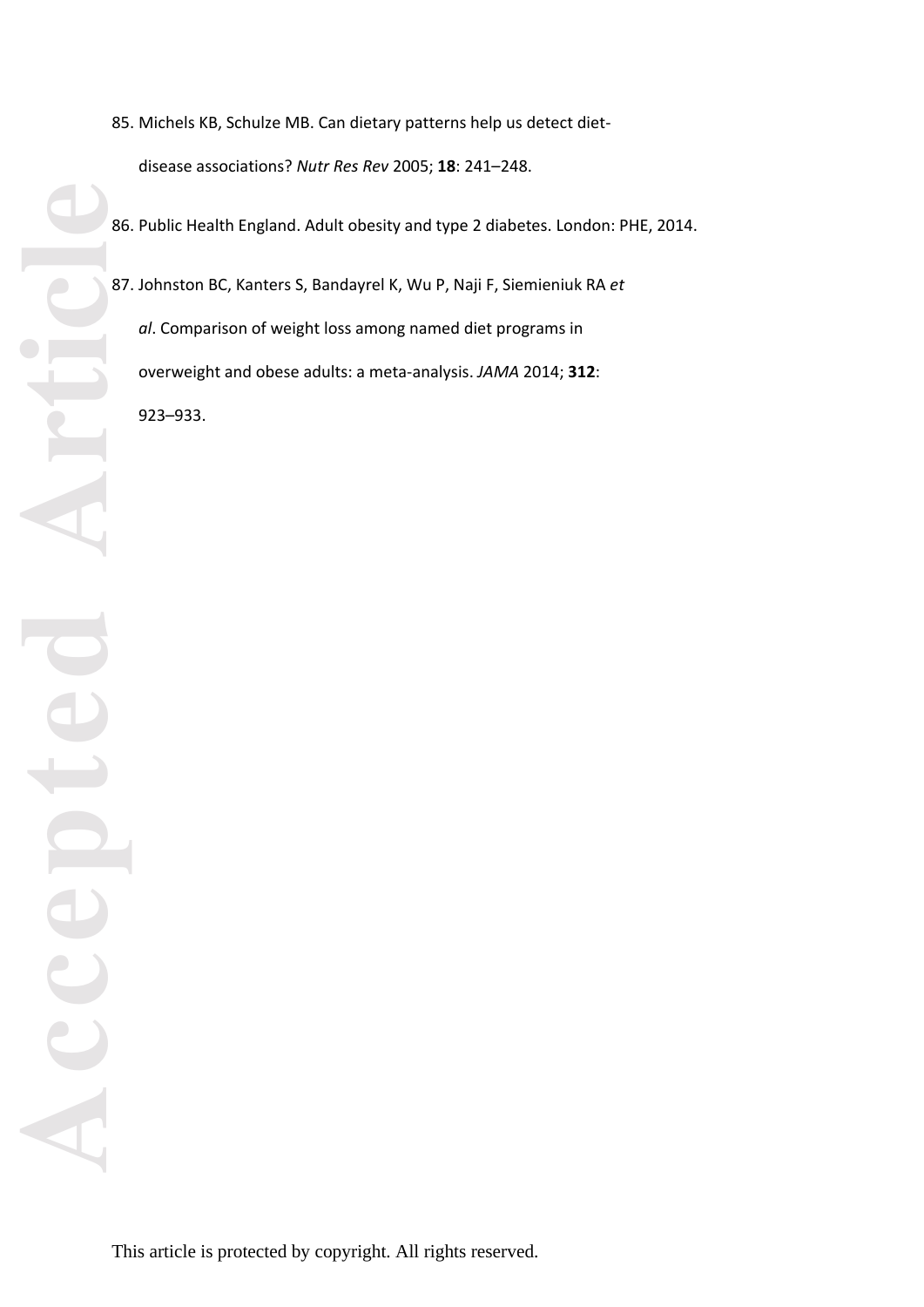# **Table 1** Definition of high or low macronutrient intake as defined in the research

literature or as consensus definitions

| <b>Macronutrient</b>                                                                        | g/day                                 | % total energy intake                  |
|---------------------------------------------------------------------------------------------|---------------------------------------|----------------------------------------|
| Carbohydrate                                                                                |                                       |                                        |
| Very-low carbohydrate<br>Low carbohydrate<br>Moderate carbohydrate<br>High carbohydrate     | $20 - 50$<br>< 130<br>130-225<br>>225 | $6 - 10$<br>$26$<br>$26 - 45$<br>$>45$ |
| Fat                                                                                         |                                       |                                        |
| Mean UK fat intake<br>Low fat<br>Recommended lower limit                                    | $67 - 89$<br>67<br>44                 | $30 - 40$<br>$\leq 30$<br>20           |
| Protein                                                                                     |                                       |                                        |
| High intake $(90^{th} - 97^{th}$ centile in Europe)<br>High protein<br>Proposed upper limit | $85 - 135$<br>125<br>175              | $17 - 27$<br>25<br>35                  |

Adapted from: Mellor *et al.* [12] .

ACCODIO APTE PIPIED Acce This article is protected by copyright. All rights reserved.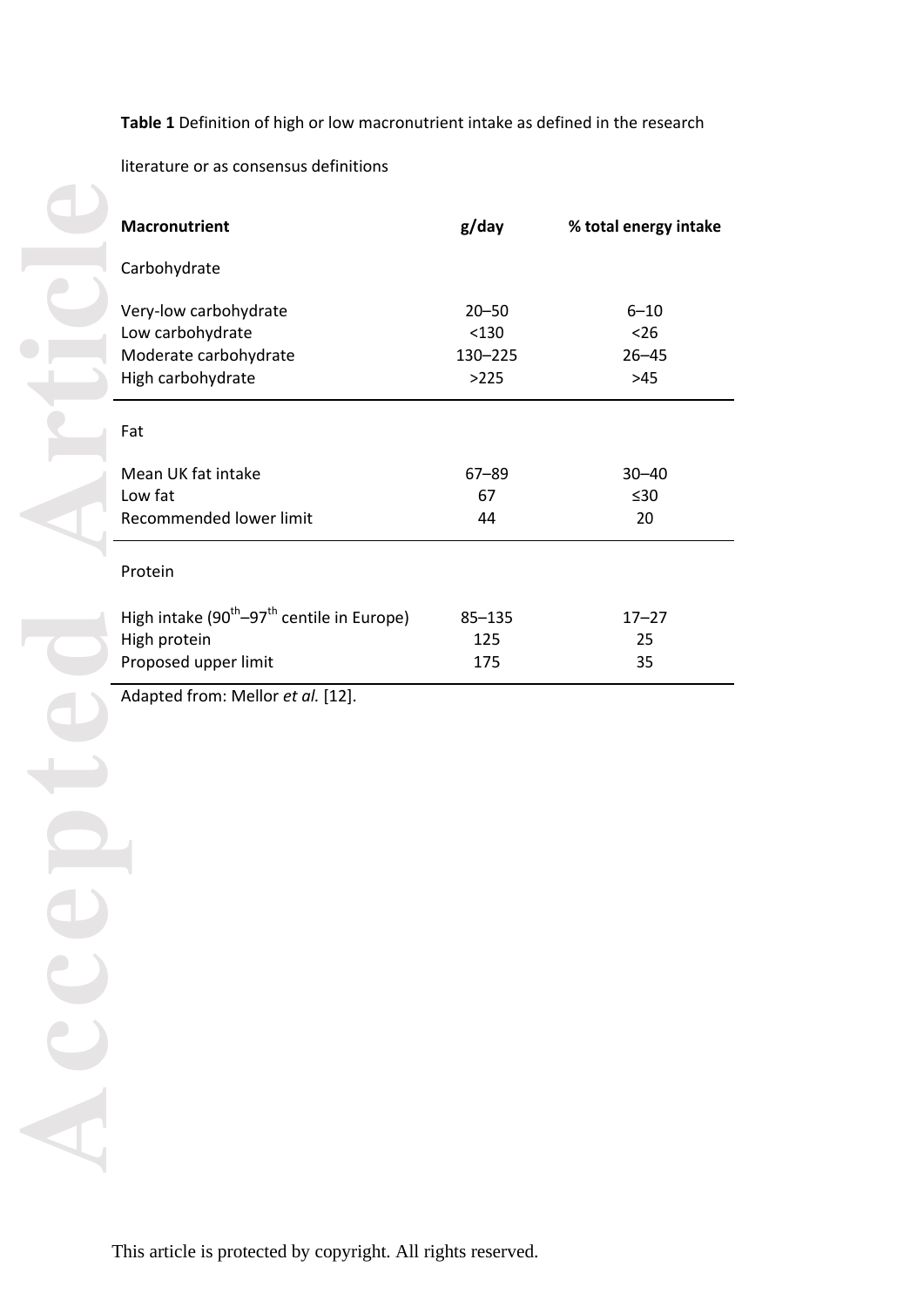| Lead author                  | Year | Length of<br>follow-up<br>months | <b>Number of</b><br>studies | <b>Number of</b><br>participants<br>(n) | Reported outcomes for restricted carbohydrate vs comparator<br>diet        |                                                      |
|------------------------------|------|----------------------------------|-----------------------------|-----------------------------------------|----------------------------------------------------------------------------|------------------------------------------------------|
|                              |      |                                  |                             |                                         | $HbA_{1c}$<br>WMD (95% CI), %                                              | Weight<br><b>WMD (95% CI), kg</b>                    |
| Ajala et al. [16]            | 2013 | $6 - 24$                         | 8                           | 810                                     | $-0.12$ $(-0.24, 0.00)$<br>$P = 0.04, I^2 = 75\%$                          | $-0.69$ $(-1.77, 0.39)$<br>$P = 0.21$                |
| Fan et al. [19]              | 2016 | $3 - 48$                         | 10                          | 1080                                    | $-0.33$ $(-0.51, -0.151)$<br>$P < 0.01, I^2 = 88.4\%$                      | $-2.35 (-3.65, -1.06)$<br>P < 0.001                  |
| Huntriss et al. [20]         | 2017 | 12                               | $\overline{7}$              | 1866                                    | $-0.28$ ( $-0.53$ , $-0.02$ )<br>$P = 0.03, I^2 = 54\%$                    | $0.28 (-1.37, 1.92)$<br>$P = 0.74, I^2 = 75\%$       |
| Meng et al. [21]             | 2017 | $3 - 24$                         | 9                           | 743                                     | $-0.44$ $(-0.61, -0.26)$<br>$P < 0.001, l^2 = 19.6\%$                      | $-0.94$ kg $(-1.92, 0.05)$<br>$P = 0.06, I^2 35.5\%$ |
| Sainsbury et al. [22]        | 2018 | 12                               | 11                          | 1779                                    | $-0.09$ $(-0.21, 0.03)$<br>$P = 0.12, I^2 = 16\%$                          | $-0.43$ kg $(-0.93, 0.07)$<br><b>NS</b>              |
| Schwingshackl et<br>al. [23] | 2018 | $3 - 24$                         | 27                          | 2799                                    | $-0.82$ $(-1.11, -0.52)$<br>Significance and heterogeneity not<br>reported | Not reported                                         |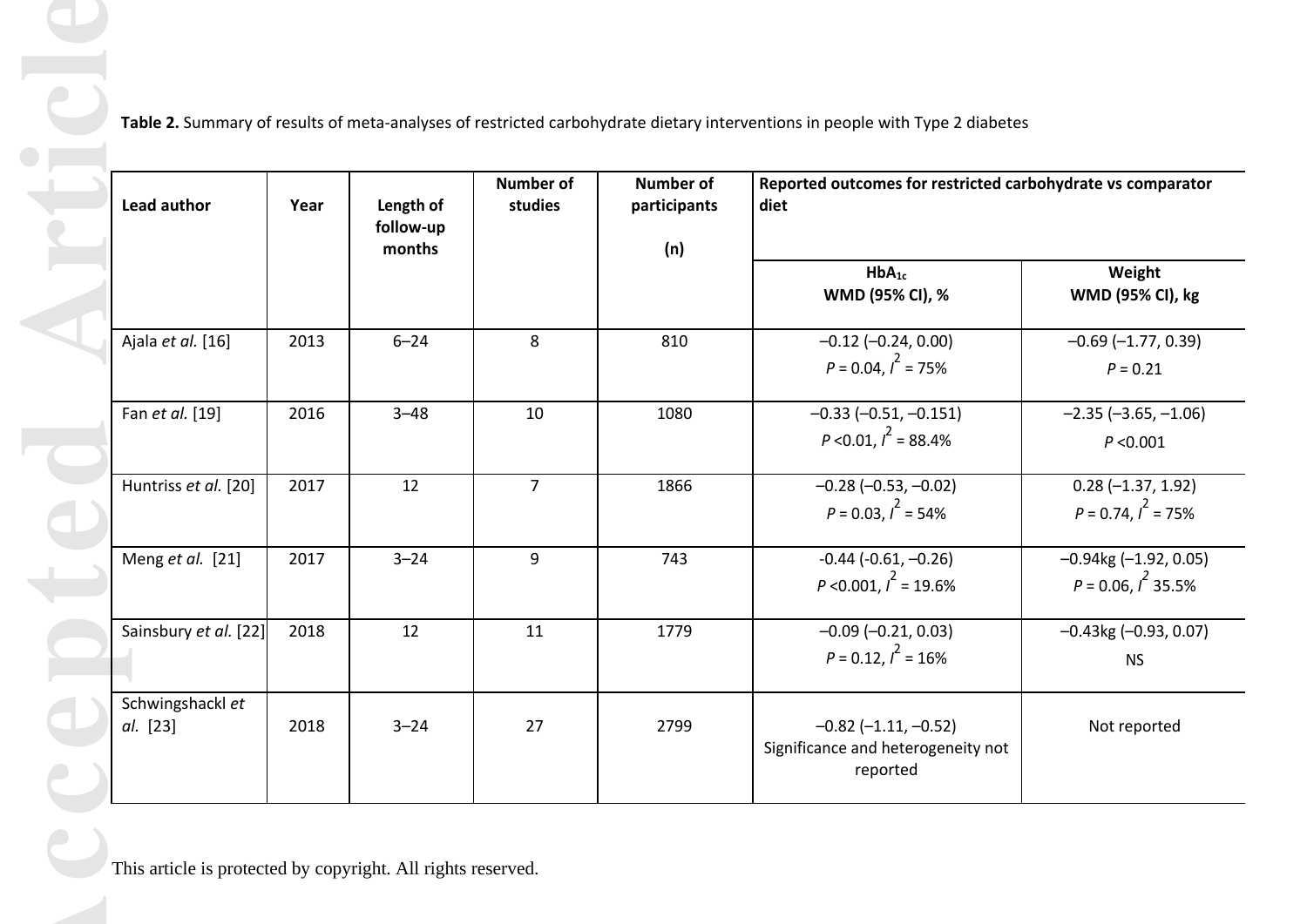|            | Snorgaard et al.<br>$[24]$                                   | 2017 | $12\,$ | $\overline{7}$ | 1376 | $0.04 (-0.04, 0.13)$<br>$P = 0.29, I^2 = 0\%$ | $0.2$ (-0.97, 1.36)<br>$\mathsf{NS}\xspace$ |
|------------|--------------------------------------------------------------|------|--------|----------------|------|-----------------------------------------------|---------------------------------------------|
|            | NS, nonsignificant; WMD, weighted mean difference.           |      |        |                |      |                                               |                                             |
|            |                                                              |      |        |                |      |                                               |                                             |
|            |                                                              |      |        |                |      |                                               |                                             |
|            |                                                              |      |        |                |      |                                               |                                             |
|            |                                                              |      |        |                |      |                                               |                                             |
|            |                                                              |      |        |                |      |                                               |                                             |
|            |                                                              |      |        |                |      |                                               |                                             |
|            |                                                              |      |        |                |      |                                               |                                             |
|            |                                                              |      |        |                |      |                                               |                                             |
| $\epsilon$ |                                                              |      |        |                |      |                                               |                                             |
|            | This article is protected by copyright. All rights reserved. |      |        |                |      |                                               |                                             |
|            |                                                              |      |        |                |      |                                               |                                             |
|            |                                                              |      |        |                |      |                                               |                                             |

epter